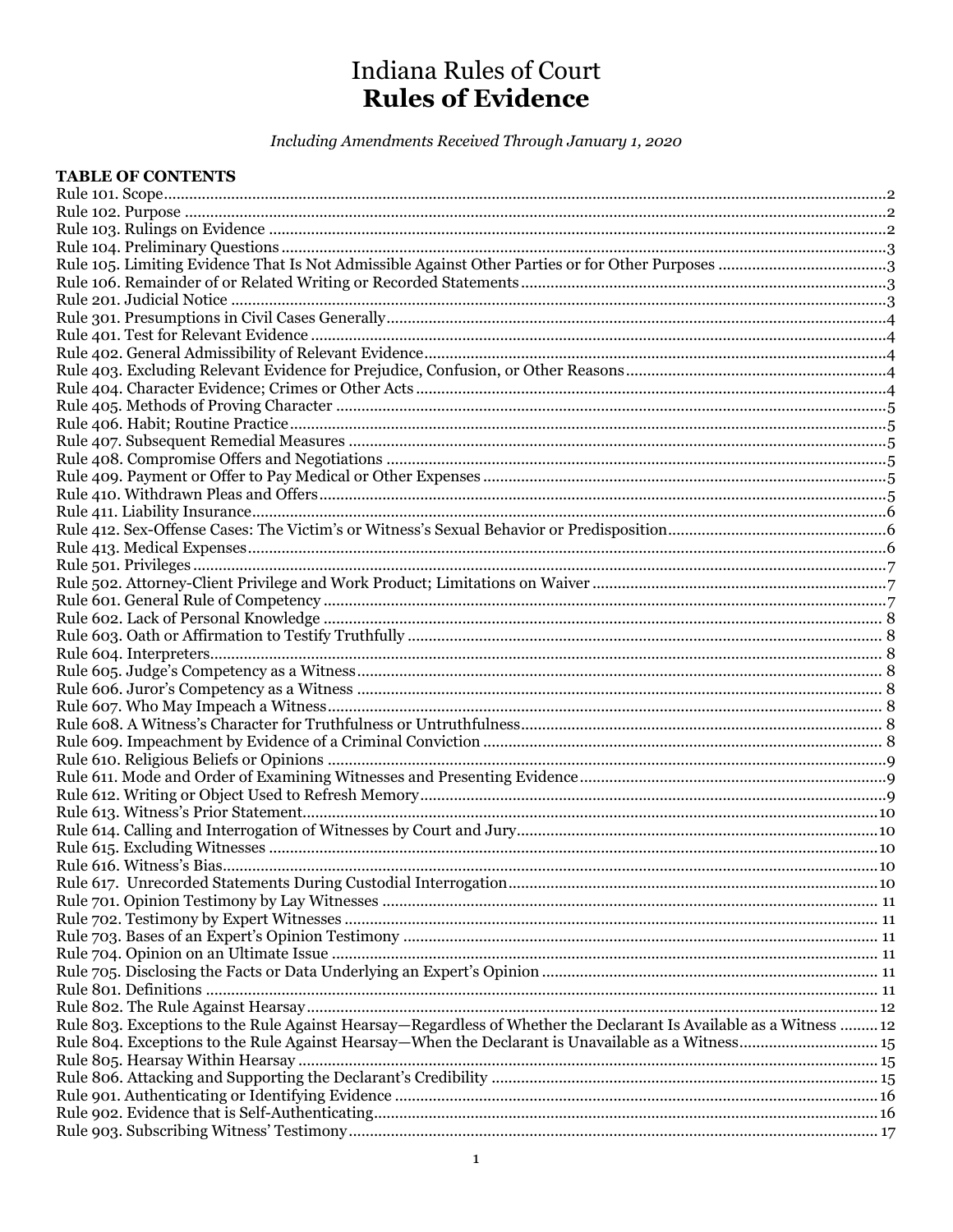## <span id="page-1-0"></span>**Rule 101. Scope**

- (a) **Scope.** These rules apply to proceedings in the courts of this State to the extent and with the exceptions stated in this rule.
- (b) **General Applicability.** These rules apply in all proceedings in the courts of the State of Indiana except as otherwise required by the Constitution of the United States or Indiana, by the provisions of this rule, or by other rules promulgated by the Indiana Supreme Court. If these rules do not cover a specific evidence issue, common or statutory law shall apply. The word "judge" in these rules includes referees, commissioners and magistrates.
- (c) **Rules of Privilege.** The rules and laws with respect to privileges apply at all stages of all actions, cases, and proceedings.
- (d) **Rules Inapplicable.** The rules, other than those with respect to privileges, do not apply in the following situations:
	- (1) *Preliminary questions of fact.* The determination of a question of fact preliminary to the admission of evidence, where the court determines admissibility under Rule 104(a).
	- (2) *Miscellaneous proceedings.* Proceedings relating to extradition, sentencing, probation, or parole, issuance of criminal summonses or warrants for arrest or search, preliminary juvenile matters, direct contempt, bail hearings, small claims, and grand jury proceedings.

#### <span id="page-1-1"></span>**Rule 102. Purpose**

These rules should be construed so as to administer every proceeding fairly, eliminate unjustifiable expense and delay, and promote the development of evidence law, to the end of ascertaining the truth and securing a just determination.

#### <span id="page-1-2"></span>**Rule 103. Rulings on Evidence**

- (a) **Preserving a Claim of Error.** A party may claim error in a ruling to admit or exclude evidence only if the error affects a substantial right of the party and:
	- (1) if the ruling admits evidence, a party, on the record:
		- (A) timely objects or moves to strike; and
		- (B) states the specific ground, unless it was apparent from the context.
	- (2) If the ruling excludes evidence, a party informs the court of its substance by an offer of proof, unless the substance was apparent from the context.
- (b) **Not Needing to Renew an Objection or Offer of Proof.** Once the court rules definitively on the record at trial a party need not renew an objection or offer of proof to preserve a claim of error for appeal.
- (c) **Court's Statement About the Ruling; Directing an Offer of Proof.** The court may make any statement about the character or form of the evidence, the objection made, and the ruling. The court may direct that an offer of proof be made in question-and-answer form.
- (d) **Preventing the Jury from Hearing Inadmissible Evidence.** To the extent practicable, the court must conduct a jury trial so that inadmissible evidence is not suggested to the jury by any means.
- (e) **Taking Notice of Fundamental Error.** A court may take notice of a fundamental error affecting a substantial right, even if the claim of error was not properly preserved.
- (f) **Preponderance of Evidence.** When deciding whether to admit evidence, the court must decide any question of fact by a preponderance of the evidence.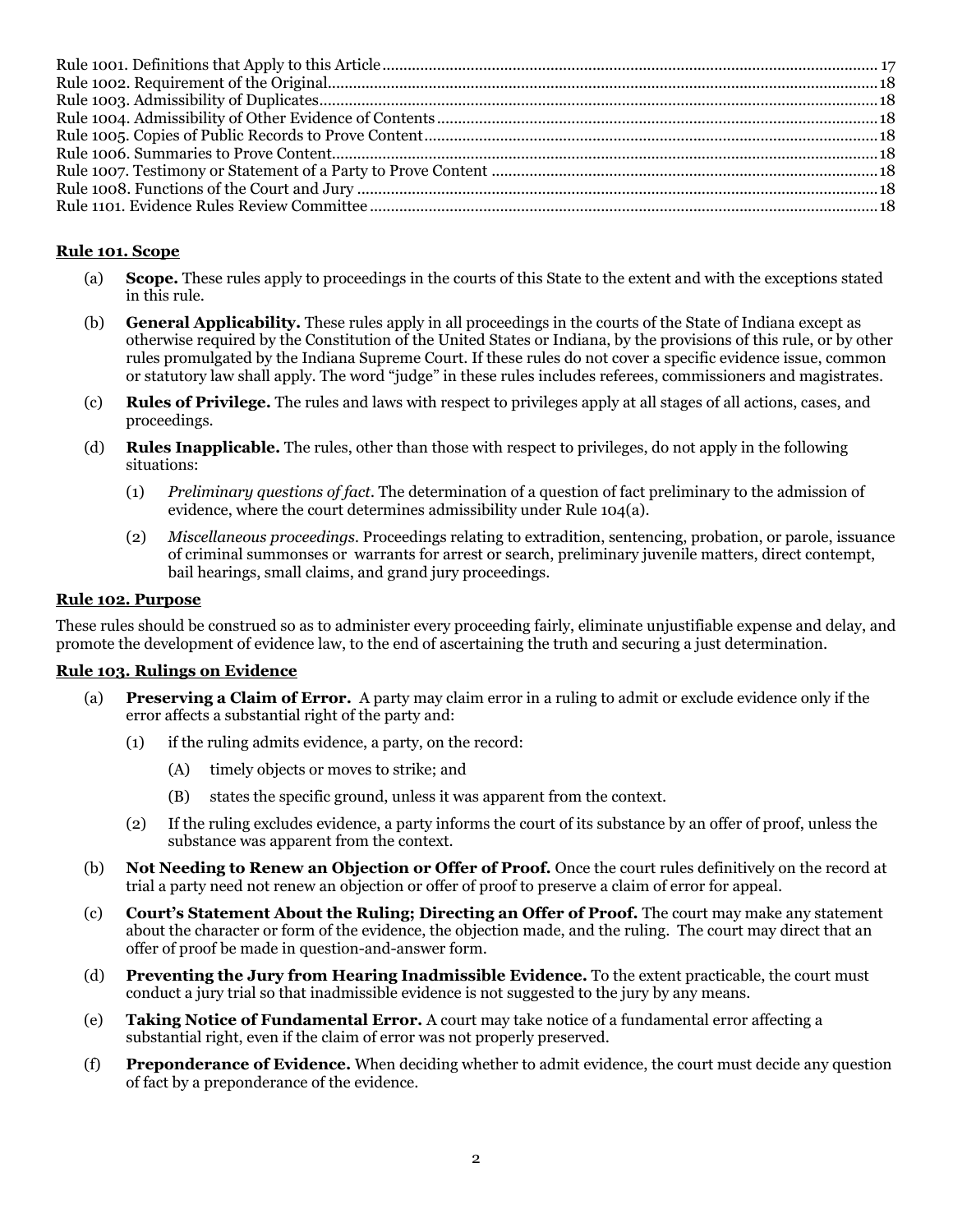# <span id="page-2-0"></span>**Rule 104. Preliminary Questions**

- (a) **In General.** The court must decide any preliminary question about whether a witness is qualified, a privilege exists, or evidence is admissible. In so deciding, the court is not bound by evidence rules, except those on privilege.
- (b) **Relevance That Depends on a Fact.** When the relevance of evidence depends on whether a fact exists, proof must be introduced sufficient to support a finding that the fact does exist. The court may admit the proposed evidence on the condition that the proof be introduced later.
- (c) **Conducting a Hearing So That the Jury Cannot Hear It.** The court must conduct any hearing on a preliminary question so that the jury is not present and cannot hear if:
	- (1) the hearing involves the admissibility of a confession;
	- (2) a defendant in a criminal case is a witness and so requests; or
	- (3) justice so requires.
- (d) **Cross-Examining a Defendant in a Criminal Case.** By testifying on a preliminary question, a defendant in a criminal case does not become subject to cross-examination on other issues in the case.
- (e) **Evidence Relevant to Weight and Credibility.** This rule does not limit a party's right to introduce before the jury evidence that is relevant to the weight or credibility of other evidence.

## <span id="page-2-1"></span>**Rule 105. Limiting Evidence That Is Not Admissible Against Other Parties or for Other Purposes**

If the court admits evidence that is admissible against a party or for a purpose—but not against another party or for another purpose—the court, on timely request, must restrict the evidence to its proper scope and instruct the jury accordingly.

# <span id="page-2-2"></span>**Rule 106. Remainder of or Related Writing or Recorded Statements**

If a party introduces all or part of a writing or recorded statement, an adverse party may require the introduction, at that time, of any other part—or any other writing or recorded statement—that in fairness ought to be considered at the same time.

## <span id="page-2-3"></span>**Rule 201. Judicial Notice**

- (a) **Kinds of Facts That May Be Judicially Noticed.** The court may judicially notice:
	- (1) a fact that:
		- (A) is not subject to reasonable dispute because it is generally known within the trial court's territorial jurisdiction, or
		- (B) can be accurately and readily determined from sources whose accuracy cannot reasonably be questioned.
	- (2) the existence of:
		- (A) published regulations of governmental agencies;
		- (B) ordinances of municipalities; or
		- (C) records of a court of this state.
- (b) **Kinds of Laws That May Be Judicially Noticed.** A court may judicially notice a law, which includes:
	- (1) the decisional, constitutional, and public statutory law;
	- (2) rules of court;
	- (3) published regulations of governmental agencies;
	- (4) codified ordinances of municipalities;
	- (5) records of a court of this state; and
	- (6) laws of other governmental subdivisions of the United States or any state, territory or other jurisdiction of the United States.
- (c) **Taking Notice.** The court:
	- (1) may take judicial notice on its own; or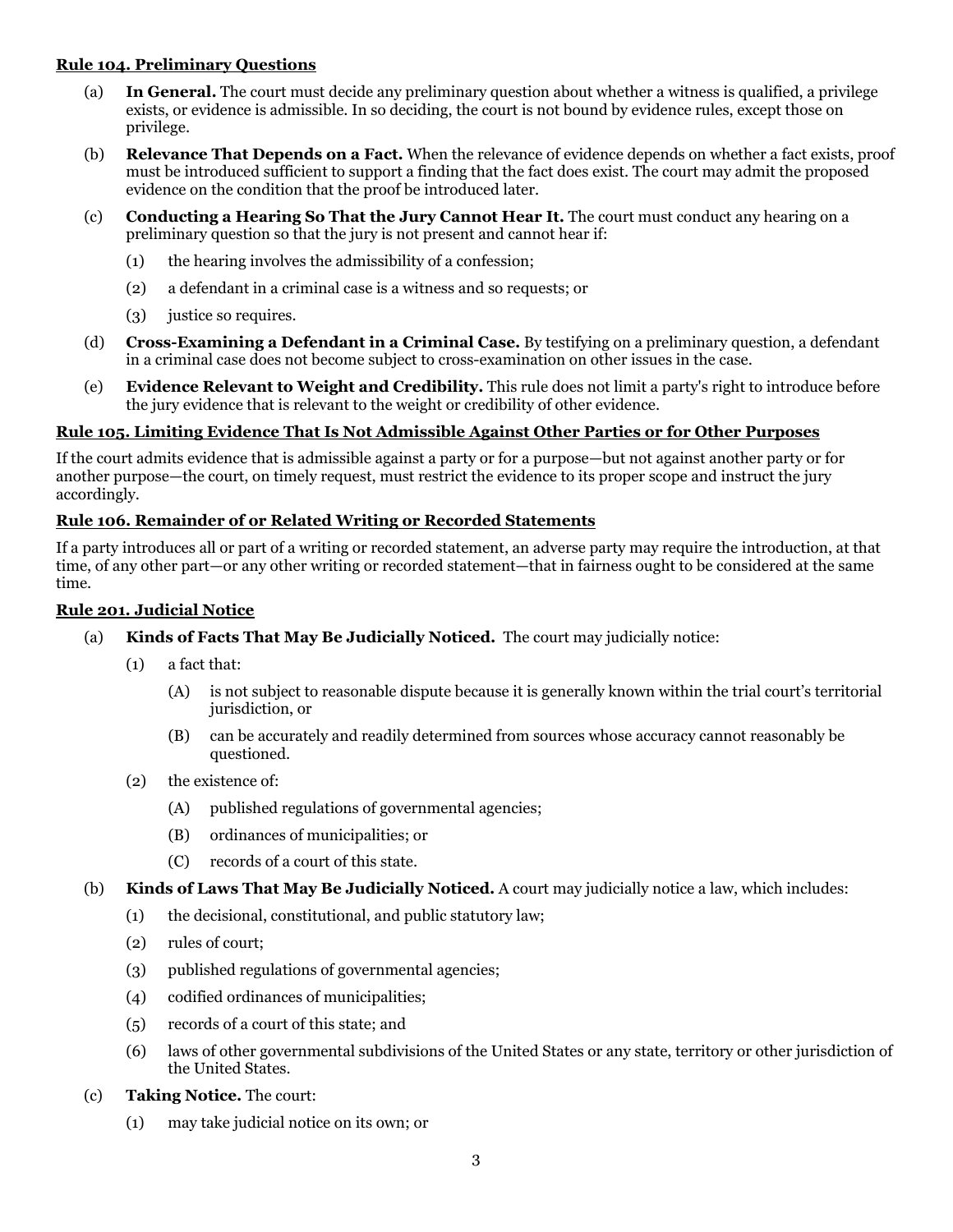- (2) must take judicial notice if a party requests it and the court is supplied with the necessary information.
- (d) **Timing.** The court may take judicial notice at any stage of the proceeding.
- (e) **Opportunity to Be Heard.** On timely request, a party is entitled to be heard on the propriety of taking judicial notice and the nature of the fact to be noticed. If the court takes judicial notice before notifying a party, the party, on request, is still entitled to be heard.
- (f) **Instructing the Jury.** In a civil case, the court must instruct the jury to accept the noticed fact as conclusive. In a criminal case, the court must instruct the jury that it may or may not accept the noticed fact as conclusive.

#### <span id="page-3-0"></span>**Rule 301. Presumptions in Civil Cases Generally**

In a civil case, unless a constitution, statute, judicial decision, or these rules provide otherwise, the party against whom a presumption is directed has the burden of producing evidence to rebut the presumption. But this rule does not shift the burden of persuasion, which remains on the party who had it originally. A presumption has continuing effect even though contrary evidence is received.

#### <span id="page-3-1"></span>**Rule 401. Test for Relevant Evidence**

Evidence is relevant if:

- (a) it has any tendency to make a fact more or less probable than it would be without the evidence; and
- (b) the fact is of consequence in determining the action.

## <span id="page-3-2"></span>**Rule 402. General Admissibility of Relevant Evidence**

Relevant evidence is admissible unless any of the following provides otherwise:

- (a) the United States Constitution;
- (b) the Indiana constitution;
- (c) a statute not in conflict with these rules;
- (d) these rules; or
- (e) other rules applicable in the courts of this state.

Irrelevant evidence is not admissible.

#### <span id="page-3-3"></span>**Rule 403. Excluding Relevant Evidence for Prejudice, Confusion, or Other Reasons**

The court may exclude relevant evidence if its probative value is substantially outweighed by a danger of one or more of the following: unfair prejudice, confusing the issues, misleading the jury, undue delay, or needlessly presenting cumulative evidence.

# <span id="page-3-4"></span>**Rule 404. Character Evidence; Crimes or Other Acts**

#### (a) **Character Evidence.**

- (1) *Prohibited Uses.* Evidence of a person's character or character trait is not admissible to prove that on a particular occasion the person acted in accordance with the character or trait.
- (2) *Exceptions for a Defendant or Victim in a Criminal Case.* The following exceptions apply in a criminal case:
	- (A) a defendant may offer evidence of the defendant's pertinent trait, and if the evidence is admitted, the prosecutor may offer evidence to rebut it;
	- (B) subject to the limitations in Rule 412, a defendant may offer evidence of an alleged victim's pertinent trait, and if the evidence is admitted, the prosecutor may offer evidence to rebut it; and
	- (C) in a homicide case, the prosecutor may offer evidence of the alleged victim's trait of peacefulness to rebut evidence that the victim was the first aggressor.
- (3) *Exceptions for a Witness*. Evidence of a witness's character may be admitted under Rules 607, 608, and 609.

#### (b) **Crimes, Wrongs, or Other Acts.**

(1) *Prohibited Uses.* Evidence of a crime, wrong, or other act is not admissible to prove a person's character in order to show that on a particular occasion the person acted in accordance with the character.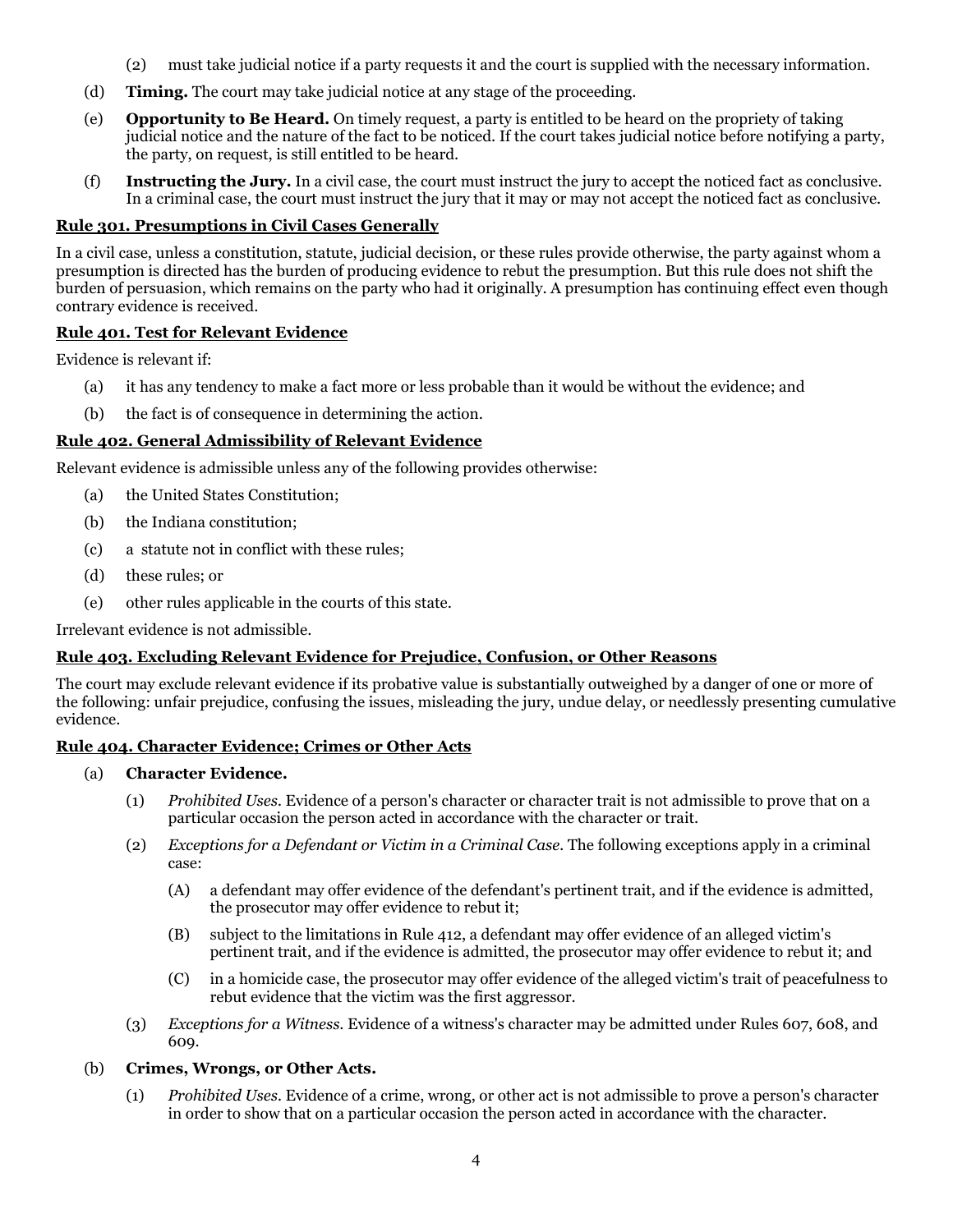- (2) *Permitted Uses; Notice in a Criminal Case.* This evidence may be admissible for another purpose, such as proving motive, opportunity, intent, preparation, plan, knowledge, identity, absence of mistake, or lack of accident. On request by a defendant in a criminal case, the prosecutor must:
	- (A) provide reasonable notice of the general nature of any such evidence that the prosecutor intends to offer at trial; and
	- (B) do so before trial—or during trial if the court, for good cause, excuses lack of pretrial notice.

#### <span id="page-4-0"></span>**Rule 405. Methods of Proving Character**

- (a) **By Reputation or Opinion.** When evidence of a person's character or character trait is admissible, it may be proved by testimony about the person's reputation or by testimony in the form of an opinion. On crossexamination of the character witness, the court may allow an inquiry into relevant specific instances of the person's conduct. If, in a criminal case, a defendant provides reasonable pretrial notice that the defendant intends to offer character evidence, the prosecution must provide the defendant with any relevant specific instances of conduct that the prosecution may use on cross-examination.
- (b) **By Specific Instances of Conduct.** When a person's character or character trait is an essential element of a charge, claim, or defense, the character or trait may also be proved by relevant specific instances of the person's conduct.

#### <span id="page-4-1"></span>**Rule 406. Habit; Routine Practice**

Evidence of a person's habit or an organization's routine practice may be admitted to prove that on a particular occasion the person or organization acted in accordance with the habit or routine practice. The court may admit this evidence regardless of whether it is corroborated or whether there was an eyewitness.

#### <span id="page-4-2"></span>**Rule 407. Subsequent Remedial Measures**

When measures are taken that would have made an earlier injury or harm less likely to occur, evidence of the subsequent measures is not admissible to prove:

- negligence;
- culpable conduct;
- a defect in a product or its design; or
- a need for a warning or instruction.

But the court may admit this evidence for another purpose, such as impeachment or—if disputed—proving ownership, control, or the feasibility of precautionary measures.

## <span id="page-4-3"></span>**Rule 408. Compromise Offers and Negotiations**

- (a) **Prohibited Uses.** Evidence of the following is not admissible on behalf of any party either to prove or disprove the validity or amount of a disputed claim or to impeach by a prior inconsistent statement or a contradiction:
	- (1) furnishing, promising, or offering, or accepting, promising to accept, or offering to accept a valuable consideration in order to compromise the claim; and
	- (2) conduct or a statement made during compromise negotiations about the claim. Compromise negotiations include alternative dispute resolution.
- (b) **Exceptions.** The court may admit this evidence for another purpose, such as proving a witness's bias or prejudice, negating a contention of undue delay, or proving an effort to obstruct a criminal investigation or prosecution.

#### <span id="page-4-4"></span>**Rule 409. Payment or Offer to Pay Medical or Other Expenses**

Evidence of paying, furnishing, promising to pay, or offering to pay:

- (a) medical, hospital, or similar expenses resulting from an injury; or
- (b) damage to property,

is not admissible to prove liability for the injury or damages.

#### <span id="page-4-5"></span>**Rule 410. Withdrawn Pleas and Offers**

(a) **Prohibited Uses.** In a civil or criminal case, evidence of the following is not admissible against the defendant who made the plea or participated in the plea discussions: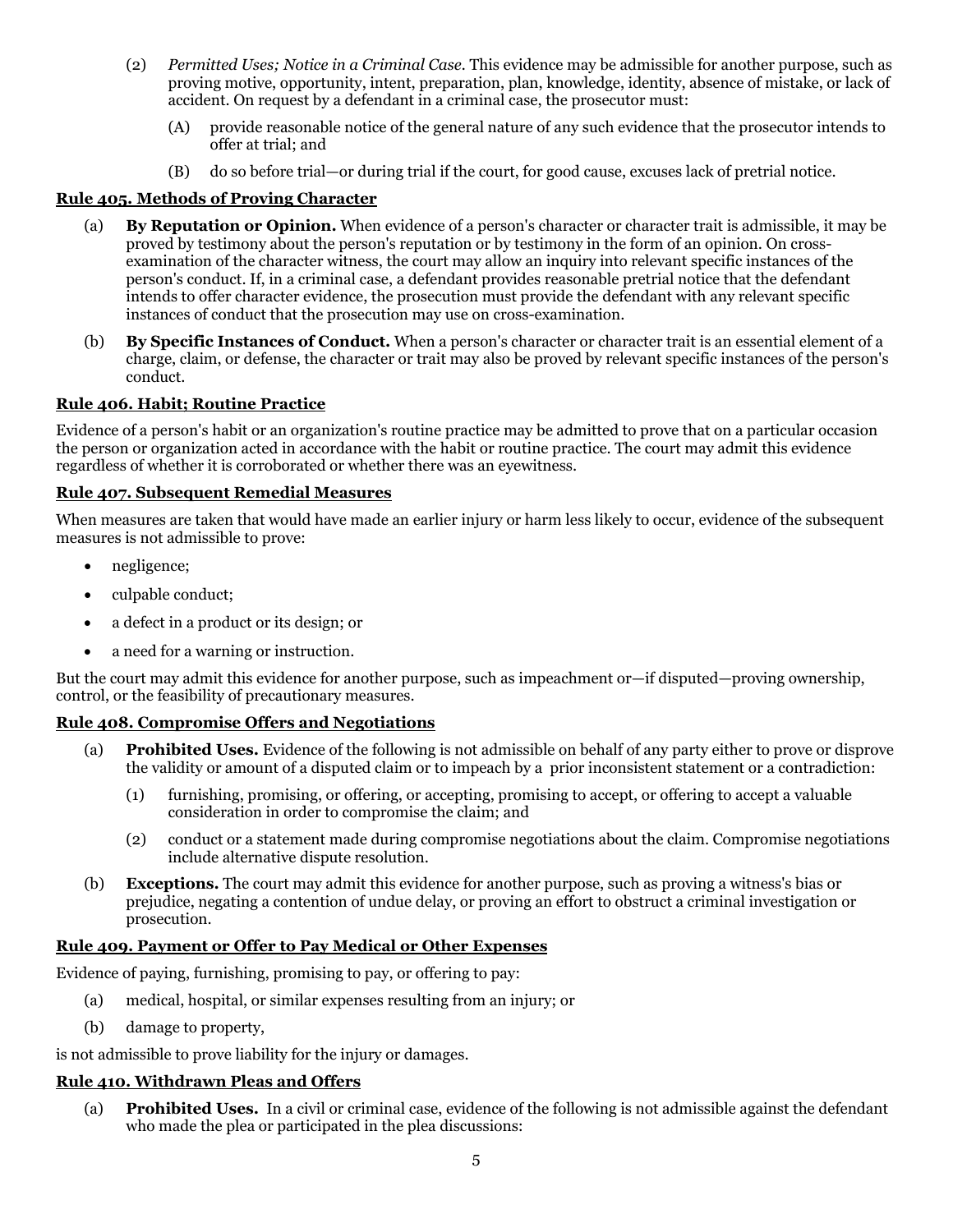- (1) a guilty plea or admission of the charge that was later withdrawn;
- (2) a nolo contendere plea;
- (3) an offer to plead to the crime charged or to any other crime, made to one with authority to enter into or approve a binding plea agreement; or
- (4) a statement made in connection with any of the foregoing withdrawn pleas or offers to one with authority to enter into a binding plea agreement or who has a right to object to, approve, or reject the agreement.
- (b) **Exceptions.** The court may admit such a plea, offer, or statement:
	- (1) in any proceeding in which another statement made during the same plea or plea discussions has been introduced, if in fairness the statements ought to be considered together; or
	- (2) in a criminal proceeding for perjury or false statement, if the defendant made the statement under oath, on the record, and with counsel present.

## <span id="page-5-0"></span>**Rule 411. Liability Insurance**

Evidence that a person was or was not insured against liability is not admissible to prove whether the person acted negligently or otherwise wrongfully. But the court may admit this evidence for another purpose, such as proving a witness's bias or prejudice or proving agency, ownership, or control.

# <span id="page-5-1"></span>**Rule 412. Sex-Offense Cases: The Victim's or Witness's Sexual Behavior or Predisposition**

- (a) Prohibited Uses. The following evidence is not admissible in a civil or criminal proceeding involving alleged sexual misconduct:
	- (1) evidence offered to prove that a victim or witness engaged in other sexual behavior; or
	- (2) evidence offered to prove a victim's or witness's sexual predisposition.
- (b) Exceptions.
	- (1) *Criminal Cases.* The court may admit the following evidence in a criminal case:
		- (A) evidence of specific instances of a victim's or witness's sexual behavior, if offered to prove that someone other than the defendant was the source of semen, injury, or other physical evidence;
		- (B) evidence of specific instances of a victim's or witness's sexual behavior with respect to the person accused of the sexual misconduct, if offered by the defendant to prove consent or if offered by the prosecutor; and
		- (C) evidence whose exclusion would violate the defendant's constitutional rights.
	- (2) *Civil Cases.* In a civil case, the court may admit evidence offered to prove a victim's sexual behavior or sexual predisposition if its probative value substantially outweighs the danger of harm to any victim and of unfair prejudice to any party. The court may admit evidence of a victim's reputation only if the victim has placed it in controversy.
- (c) Procedure to Determine Admissibility.
	- (1) *Motion*. If a party intends to offer evidence under Rule 412(b), the party must:
		- (A) file a motion that specifically describes the evidence and states the purpose for which it is to be offered;
		- (B) do so at least ten (10) days before trial unless the court, for good cause, sets a different time;
		- (C) serve the motion on all parties; and
		- (D) notify the victim or, when appropriate, the victim's guardian or representative.
	- (2) *Hearing.* Before admitting evidence under this rule, the court must conduct an *in camera* hearing and give the victim and parties a right to attend and be heard. Unless the court orders otherwise, the motion, related materials, and the record of the hearing is confidential and excluded from public access in accordance with the Rules on Access to Court Records.
- (d) Definition of "Victim." In this rule, "victim" includes an alleged victim.

## <span id="page-5-2"></span>**Rule 413. Medical Expenses**

Statements of charges for medical, hospital or other health care expenses for diagnosis or treatment occasioned by an injury are admissible into evidence. Such statements are prima facie evidence that the charges are reasonable.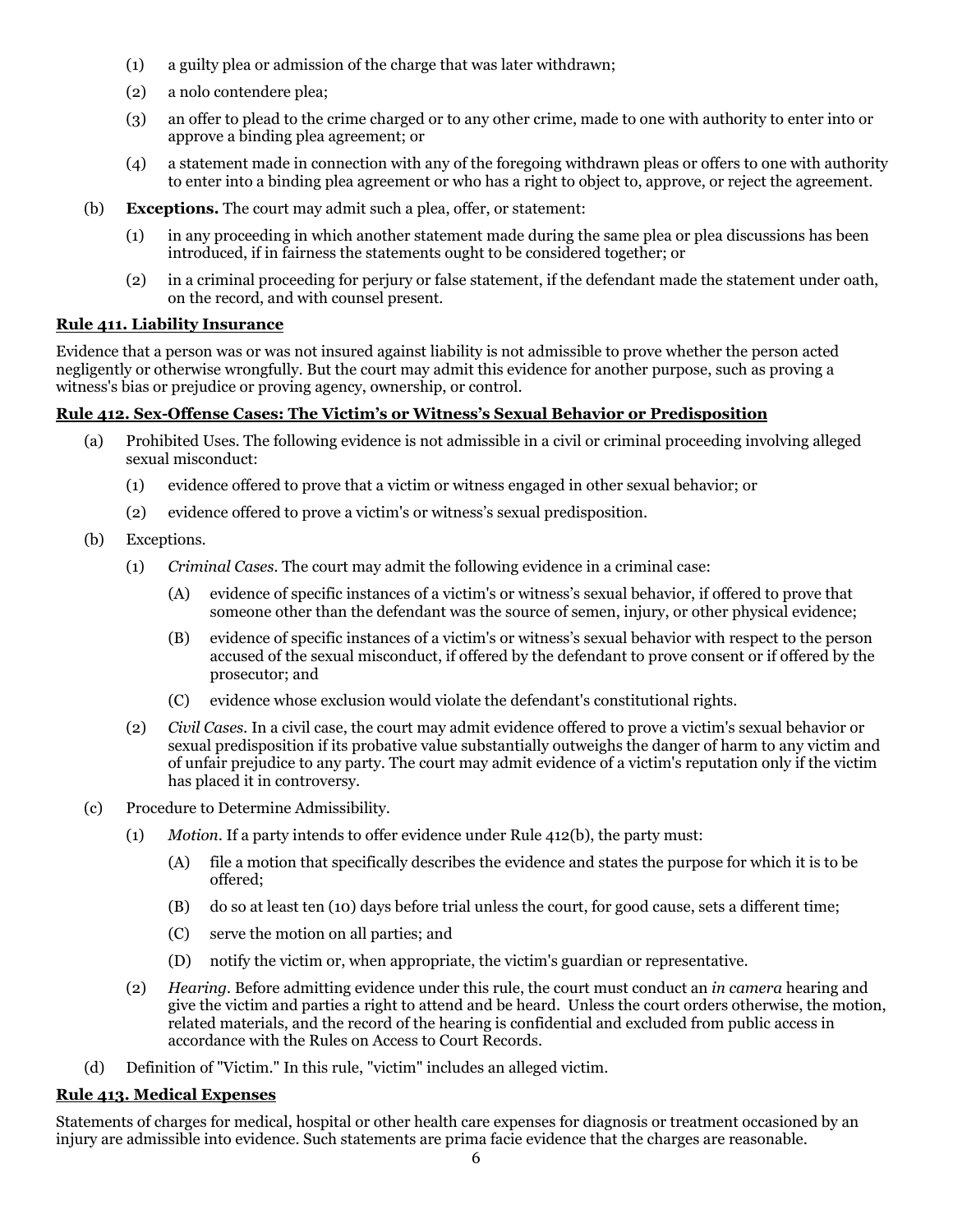#### <span id="page-6-0"></span>**Rule 501. Privileges**

- (a) **General Rule.** Except as provided by constitution, statute, any rules promulgated by the Indiana Supreme Court, or common law , no person has a privilege to:
	- (1) refuse to be a witness;
	- (2) refuse to disclose any matter;
	- (3) refuse to produce any object or writing; or
	- (4) prevent another from being a witness or disclosing any matter or producing any object or writing.
- (b) **Waiver of Privilege by Voluntary Disclosure.** Subject to the provisions of Rule 502, a person with a privilege against disclosure waives the privilege if the person or person's predecessor while holder of the privilege voluntarily and intentionally discloses or consents to disclosure of any significant part of the privileged matter. This rule does not apply if the disclosure itself is privileged.
- (c) **Privileged Matter Disclosed Under Compulsion or Without Opportunity to Claim Privilege.** A claim of privilege is not defeated by a disclosure which was (1) compelled erroneously or (2) made without opportunity to claim the privilege.
- (d) **Comment Upon or Inference From Claim of Privilege; Instruction.** Except with respect to a claim of the privilege against self-incrimination in a civil case:
	- (1) Neither the judge nor counsel may comment upon the claim of a privilege, whether in the present proceeding or on a prior occasion. No inference may be drawn from the claim of a privilege.
	- (2) In jury cases, the judge, to the extent practicable, must conduct proceedings so as to allow parties and witnesses to claim privilege without the jury's knowledge.
	- (3) If requested by a party against whom the jury might draw an adverse inference from a claim of privilege, the court must instruct the jury that the jury must not draw an adverse inference from the claim of privilege.

#### <span id="page-6-1"></span>**Rule 502. Attorney-Client Privilege and Work Product; Limitations on Waiver**

The following provisions apply, in the circumstances set out, to disclosure of a communication or information covered by the attorney-client privilege or work-product protection.

- (a) **Intentional disclosure; scope of a waiver**. When a disclosure is made in a court proceeding and waives the attorney-client privilege or work-product protection, the waiver extends to an undisclosed communication or information only if:
	- (1) the waiver is intentional;
	- (2) the disclosed and undisclosed communications or information concern the same subject matter; and
	- (3) they ought in fairness to be considered together.
- (b) **Inadvertent disclosure.** When made in a court proceeding, a disclosure does not operate as a waiver if:
	- (1) the disclosure is inadvertent;
	- (2) the holder of the privilege or protection took reasonable steps to prevent disclosure; and,
	- (3) the holder promptly took reasonable steps to rectify the error, including (if applicable) following Indiana Rule of Trial Procedure 26(B)(5)(b).
- (c) **Controlling effect of a party agreement.** An agreement on the effect of disclosure in a proceeding is binding only on the parties to the agreement, unless it is incorporated into a court order.
- (d) **Controlling effect of a court order.** If a court incorporates into a court order an agreement between or among parties on the effect of disclosure in a proceeding, a disclosure that, pursuant to the order, does not constitute a waiver in connection with the proceeding in which the order is entered is also not a waiver in any other court proceeding.

#### <span id="page-6-2"></span>**Rule 601. General Rule of Competency**

Every person is competent to be a witness except as otherwise provided in these rules or by statute.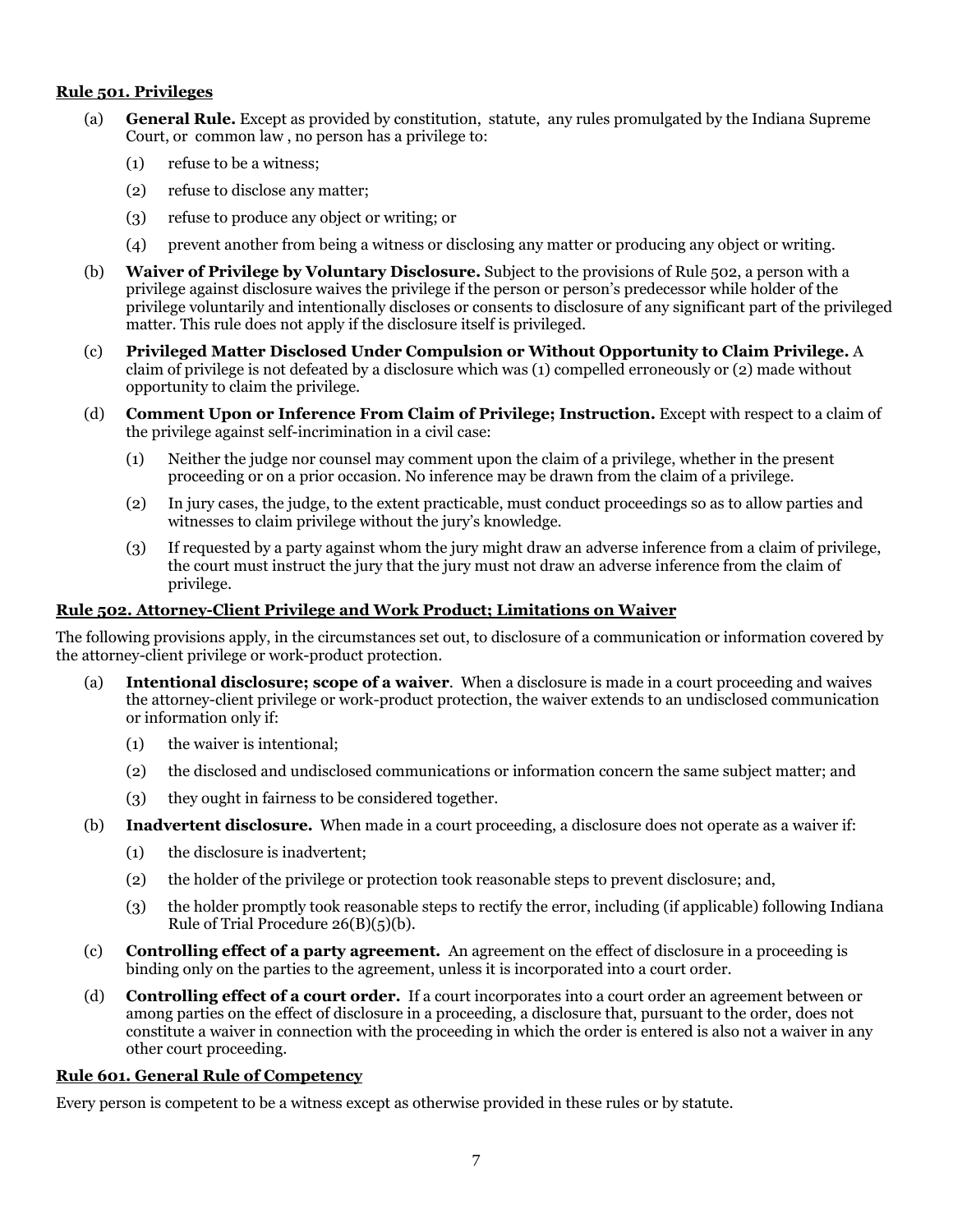# <span id="page-7-0"></span>**Rule 602. Lack of Personal Knowledge**

A witness may testify to a matter only if evidence is introduced sufficient to support a finding that the witness has personal knowledge of the matter. A witness does not have personal knowledge as to a matter recalled or remembered, if the recall or remembrance occurs only during or after hypnosis. Evidence to prove personal knowledge may consist of the witness's own testimony. This rule does not apply to a witness's expert testimony under Rule 703.

# <span id="page-7-1"></span>**Rule 603. Oath or Affirmation to Testify Truthfully**

Before testifying, a witness must give an oath or affirmation to testify truthfully. It must be in a form designed to impress that duty on the witness's conscience.

## <span id="page-7-2"></span>**Rule 604. Interpreters**

An interpreter must be qualified and must give an oath or affirmation to make a true translation.

#### <span id="page-7-3"></span>**Rule 605. Judge's Competency as a Witness**

The presiding judge may not testify as a witness at the trial. A party need not object to preserve the issue.

#### <span id="page-7-4"></span>**Rule 606. Juror's Competency as a Witness**

(a) **At the Trial.** A juror may not testify as a witness before the other jurors at the trial. If a juror is called to testify, the court must give a party an opportunity to object outside the jury's presence.

## (b) **During an Inquiry into the Validity of a Verdict or Indictment.**

- (1) *Prohibited Testimony or Other Evidence.* During an inquiry into the validity of a verdict or indictment, a juror may not testify about any statement made or incident that occurred during the jury's deliberations; the effect of anything on that juror's or another juror's vote; or any juror's mental processes concerning the verdict or indictment. The court may not receive a juror's affidavit or evidence of a juror's statement on these matters.
- (2) *Exceptions.* A juror may testify about whether:

(A) any juror's drug or alcohol use;

- (B) extraneous prejudicial information was improperly brought to the jury's attention;
- (C) an outside influence was improperly brought to bear on any juror; or
- (D) a mistake was made in entering the verdict on the verdict form.

#### <span id="page-7-5"></span>**Rule 607. Who May Impeach a Witness**

Any party, including the party that called the witness, may attack the witness's credibility.

# <span id="page-7-6"></span>**Rule 608. A Witness's Character for Truthfulness or Untruthfulness**

- (a) **Reputation or Opinion Evidence.** A witness's credibility may be attacked or supported by testimony about the witness's reputation for having a character for truthfulness or untruthfulness, or by testimony in the form of an opinion about that character. But evidence of truthful character is admissible only after the witness's character for truthfulness has been attacked.
- (b) **Specific Instances of Conduct.** Except for a criminal conviction under Rule 609, extrinsic evidence is not admissible to prove specific instances of a witness's conduct in order to attack or support the witness's character for truthfulness. But the court may, on cross-examination, allow them to be inquired into if they are probative of the character for truthfulness or untruthfulness of another witness whose character the witness being crossexamined has testified about.

## <span id="page-7-7"></span>**Rule 609. Impeachment by Evidence of a Criminal Conviction**

- (a) **General Rule.** For the purpose of attacking the credibility of a witness, evidence that the witness has been convicted of a crime or an attempt of a crime must be admitted but only if the crime committed or attempted is (1) murder, treason, rape, robbery, kidnapping, burglary, arson, or criminal confinement; or (2) a crime involving dishonesty or false statement, including perjury.
- (b) **Limit on Using the Evidence After 10 Years.** This subdivision (b) applies if more than ten (10) years have passed since the witness's conviction or release from confinement for it, whichever is later. Evidence of the conviction is admissible only if:
	- (1) its probative value, supported by specific facts and circumstances, substantially outweighs its prejudicial effect; and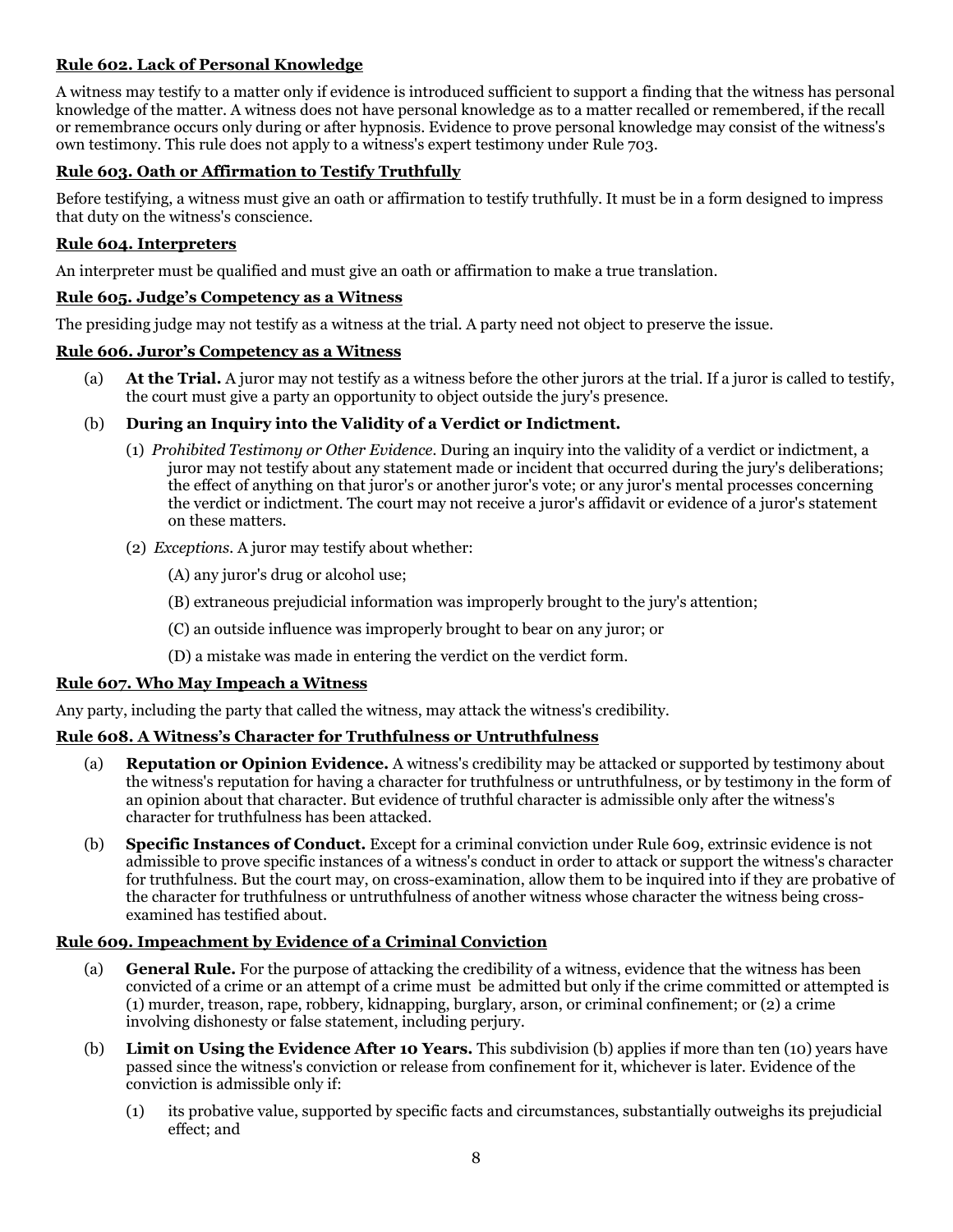- (2) the proponent gives an adverse party reasonable written notice of the intent to use it so that the party has a fair opportunity to contest its use.
- (c) **Effect of a Pardon, Annulment, or Certificate of Rehabilitation.** Evidence of a conviction is not admissible if:
	- (1) the conviction has been the subject of a pardon, annulment, certificate of rehabilitation, or other equivalent procedure based on a finding that the person has been rehabilitated, and the person has not been convicted of a later crime punishable by death or by imprisonment for more than one (1) year; or
	- (2) the conviction has been the subject of a pardon, annulment, or other equivalent procedure based on a finding of innocence.
- (d) **Juvenile Adjudications.** Evidence of a juvenile adjudication is admissible under this rule only if:
	- (1) it is offered in a criminal case;
	- (2) the adjudication was of a witness other than the defendant;
	- (3) an adult's conviction for that offense would be admissible to attack the adult's credibility; and
	- (4) admitting the evidence is necessary to fairly determine guilt or innocence.
- (e) **Pendency of an Appeal.** A conviction that satisfies this rule is admissible even if an appeal is pending. Evidence of the pendency is also admissible.

# <span id="page-8-0"></span>**Rule 610. Religious Beliefs or Opinions**

Evidence of a witness's religious beliefs or opinions is not admissible to attack or support the witness's credibility.

## <span id="page-8-1"></span>**Rule 611. Mode and Order of Examining Witnesses and Presenting Evidence**

- (a) **Control by the Court; Purposes.** The court should exercise reasonable control over the mode and order of examining witnesses and presenting evidence so as to:
	- (1) make those procedures effective for determining the truth;
	- (2) avoid wasting time; and
	- (3) protect witnesses from harassment or undue embarrassment.
- (b) **Scope of Cross-Examination.** Cross-examination should not go beyond the subject matter of the direct examination and matters affecting the witness's credibility. The court may allow inquiry into additional matters as if on direct examination.
- (c) **Leading Questions.** Leading questions should not be used on direct examination except as necessary to develop the witness's testimony. Ordinarily, the court should allow leading questions:
	- (1) on cross-examination; and
	- (2) when a party calls a hostile witness, an adverse party, or a witness identified with an adverse party.

## <span id="page-8-2"></span>**Rule 612. Writing or Object Used to Refresh Memory**

## (a) **Right to Inspect**

- (1) If, while testifying, a witness uses a writing or object to refresh the witness's memory, an adverse party is entitled to have the writing or object produced at the trial, hearing, or deposition in which the witness is testifying.
- (2) If, before testifying, a witness uses a writing or object to refresh the witness's memory for the purpose of testifying and the court in its discretion determines that the interests of justice so require, an adverse party is entitled to have the writing or object produced, if practicable, at the trial, hearing, or deposition in which the witness is testifying.

## (b) **Terms and Conditions of Production and Use.**

- (1) A party entitled to have a writing or object produced under this rule is entitled to inspect it, to crossexamine the witness thereon, and to introduce in evidence those portions which relate to the testimony of the witness.
- (2) If production of the writing or object at the trial, hearing, or deposition is impracticable, the court may order it made available for inspection.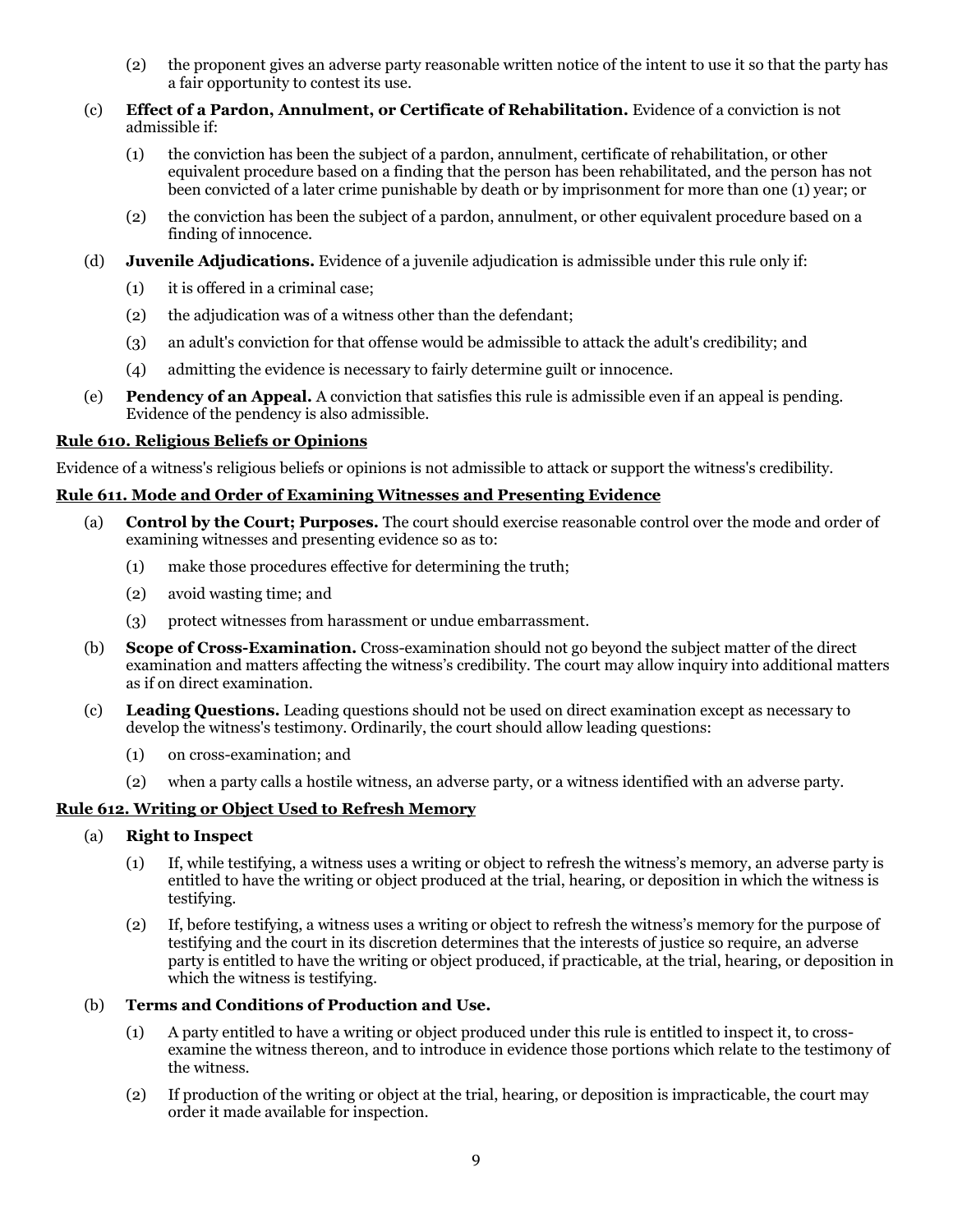- (3) If it is claimed that the writing or object contains matters not related to the subject matter of the testimony, the court must examine the writing or object *in camera,* excise any portions not so related, and order delivery of the remainder to the party entitled thereto. Any portion withheld over objections must be preserved and made available to the appellate court in the event of an appeal.
- (c) **Failure to Produce or Deliver the Writing or Object.** If a writing or object is not produced, made available for inspection, or delivered pursuant to order under this rule, the court must make any order justice requires, but in criminal cases if the prosecution elects not to comply, the order must be one striking the testimony or, if the court in its discretion determines that the interests of justice so require, declaring a mistrial.

# <span id="page-9-0"></span>**Rule 613. Witness's Prior Statement**

- (a) **Showing or Disclosing the Statement During Examination.** When examining a witness about the witness's prior statement, a party need not show it or disclose its content to the witness. But the party must, on request, show it or disclose its contents to an adverse party's attorney.
- (b) **Extrinsic Evidence of a Prior Inconsistent Statement.** Extrinsic evidence of a witness's prior inconsistent statement is admissible only if the witness is given an opportunity to explain or deny the statement and an adverse party is given an opportunity to examine the witness about it, or if justice so requires. This subdivision (b) does not apply to an opposing party's statement under Rule 801(d)(2).

# <span id="page-9-1"></span>**Rule 614. Calling and Interrogation of Witnesses by Court and Jury**

- (a) **Calling by Court.** The court may not call a witness except in extraordinary circumstances or as provided for court-appointed experts. All parties are entitled to cross-examine any witness called by the court.
- (b) **Questioning by Court.** The court may question a witness regardless of who calls the witness.
- (c) **Objections.** A party may object to the court's calling or questioning a witness either at that time or at the next opportunity when the jury is not present.
- (d) **Questioning by Juror.** A juror may be permitted to propound questions to a witness by submitting them in writing to the judge. The judge will decide whether to submit the questions to the witness for answer. The parties may object to the questions at the time proposed or at the next available opportunity when the jury is not present. Once the court has ruled upon the appropriateness of the written questions, it must then rule upon the objections, if any, of the parties prior to submission of the questions to the witness.

## <span id="page-9-2"></span>**Rule 615. Excluding Witnesses**

At a party's request, the court must order witnesses excluded so that they cannot hear other witnesses' testimony. Or the court may do so on its own. But this rule does not authorize excluding:

- (a) a party who is a natural person;
- (b) an officer or employee of a party that is not a natural person, after being designated as the party's representative by its attorney; or
- (c) a person whose presence a party shows to be essential to presenting the party's claim or defense.

## <span id="page-9-3"></span>**Rule 616. Witness's Bias**

Evidence that a witness has a bias, prejudice, or interest for or against any party may be used to attack the credibility of the witness.

## <span id="page-9-4"></span>**Rule 617. Unrecorded Statements During Custodial Interrogation**

- (a) In a felony criminal prosecution, evidence of a statement made by a person during a Custodial Interrogation in a Place of Detention shall not be admitted against the person unless an Electronic Recording of the statement was made, preserved, and is available at trial, except upon clear and convincing proof of any one of the following:
	- (1) The statement was part of a routine processing or "booking" of the person; or
	- (2) Before or during a Custodial Interrogation, the person agreed to respond to questions only if his or her Statements were not Electronically Recorded, provided that such agreement and its surrounding colloquy is Electronically Recorded or documented in writing; or
	- (3) The law enforcement officers conducting the Custodial Interrogation in good faith failed to make an Electronic Recording because the officers inadvertently failed to operate the recording equipment properly, or without the knowledge of any of said officers the recording equipment malfunctioned or stopped operating; or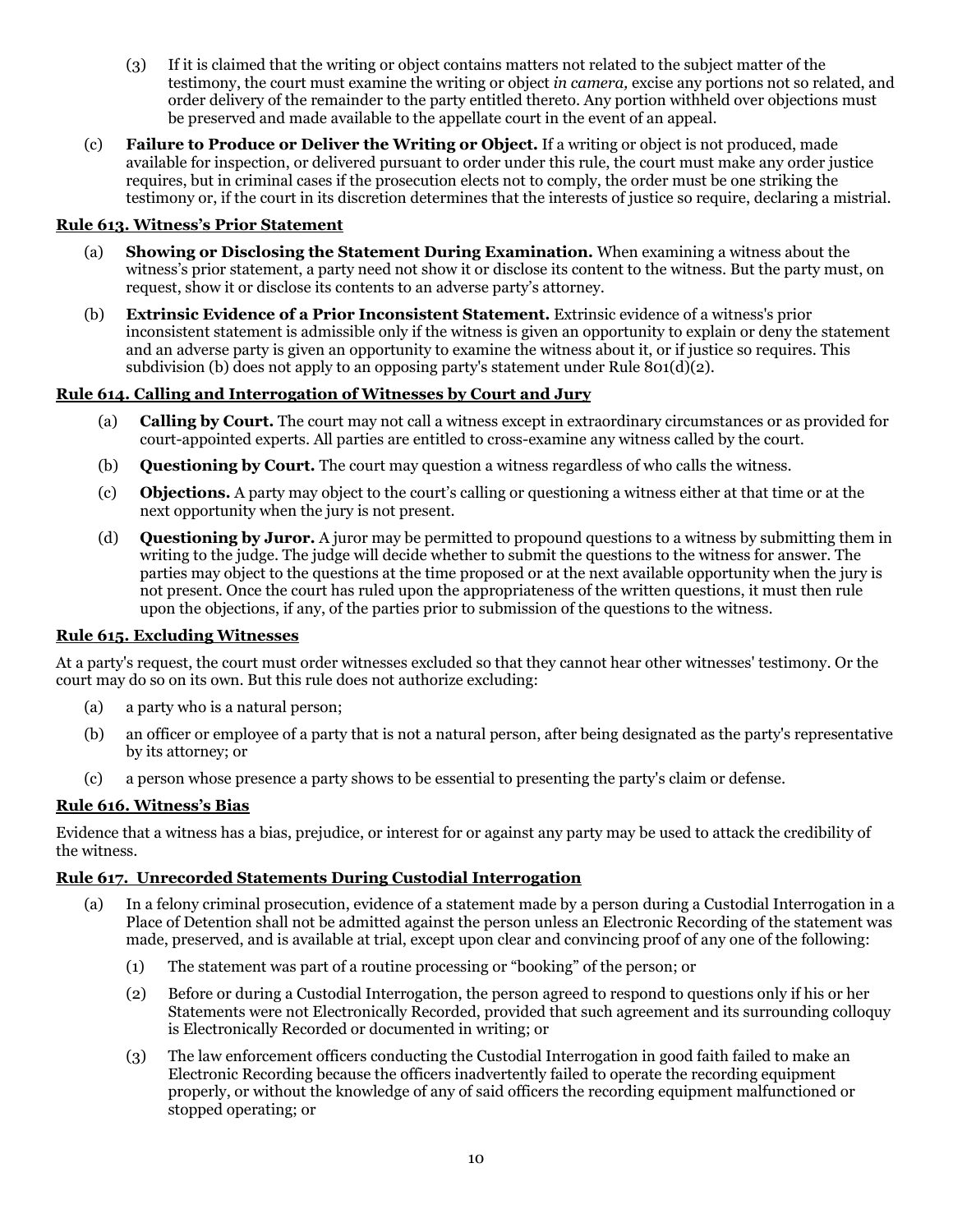- (4) The statement was made during a Custodial Interrogation that both occurred in, and was conducted by officers of, a jurisdiction outside Indiana; or
- (5) The law enforcement officers conducting or observing the Custodial Interrogation reasonably believed that the crime for which the person was being investigated was not a felony under Indiana law; or
- (6) The statement was spontaneous and not made in response to a question; or
- (7) Substantial exigent circumstances existed which prevented the making of, or rendered it not feasible to make, an Electronic Recording of the Custodial Interrogation, or prevent its preservation and availability at trial.
- (b) For purposes of this rule, "Electronic Recording" means an audio-video recording that includes at least not only the visible images of the person being interviewed but also the voices of said person and the interrogating officers; "Custodial Interrogation" means an interview conducted by law enforcement during which a reasonable person would consider himself or herself to be in custody; and "Place of Detention" means a jail, law enforcement agency station house, or any other stationary or mobile building owned or operated by a law enforcement agency at which persons are detained in connection with criminal investigations.
- (c) The Electronic Recording must be a complete, authentic, accurate, unaltered, and continuous record of a Custodial Interrogation.
- (d) This rule is in addition to, and does not diminish, any other requirement of law regarding the admissibility of a person's statements.

#### <span id="page-10-0"></span>**Rule 701. Opinion Testimony by Lay Witnesses**

If a witness is not testifying as an expert, testimony in the form of an opinion is limited to one that is:

- (a) rationally based on the witness's perception; and
- (b) helpful to a clear understanding of the witness's testimony or to a determination of a fact in issue.

#### <span id="page-10-1"></span>**Rule 702. Testimony by Expert Witnesses**

- (a) A witness who is qualified as an expert by knowledge, skill, experience, training, or education may testify in the form of an opinion or otherwise if the expert's scientific, technical, or other specialized knowledge will help the trier of fact to understand the evidence or to determine a fact in issue.
- (b) Expert scientific testimony is admissible only if the court is satisfied that the expert testimony rests upon reliable scientific principles.

#### <span id="page-10-2"></span>**Rule 703. Bases of an Expert's Opinion Testimony**

An expert may base an opinion on facts or data in the case that the expert has been made aware of or personally observed. Experts may testify to opinions based on inadmissible evidence, provided that it is of the type reasonably relied upon by experts in the field.

#### <span id="page-10-3"></span>**Rule 704. Opinion on an Ultimate Issue**

- (a) **In General—Not Automatically Objectionable.** Testimony in the form of an opinion or inference otherwise admissible is not objectionable just because it embraces an ultimate issue.
- (b) **Exception.** Witnesses may not testify to opinions concerning intent, guilt, or innocence in a criminal case; the truth or falsity of allegations; whether a witness has testified truthfully; or legal conclusions.

#### <span id="page-10-4"></span>**Rule 705. Disclosing the Facts or Data Underlying an Expert's Opinion**

Unless the court orders otherwise, an expert may state an opinion and give the reasons for it without first testifying to the underlying facts or data. But the expert may be required to disclose those facts or data on cross examination.

#### <span id="page-10-5"></span>**Rule 801. Definitions**

The following definitions apply under this Article:

- (a) **Statement.** "Statement" means a person's oral assertion, written assertion, or nonverbal conduct if the person intended it as an assertion.
- (b) **Declarant.** "Declarant" means the person who made the statement.
- (c) **Hearsay.** "Hearsay" means a statement that:
	- (1) is not made by the declarant while testifying at the trial or hearing; and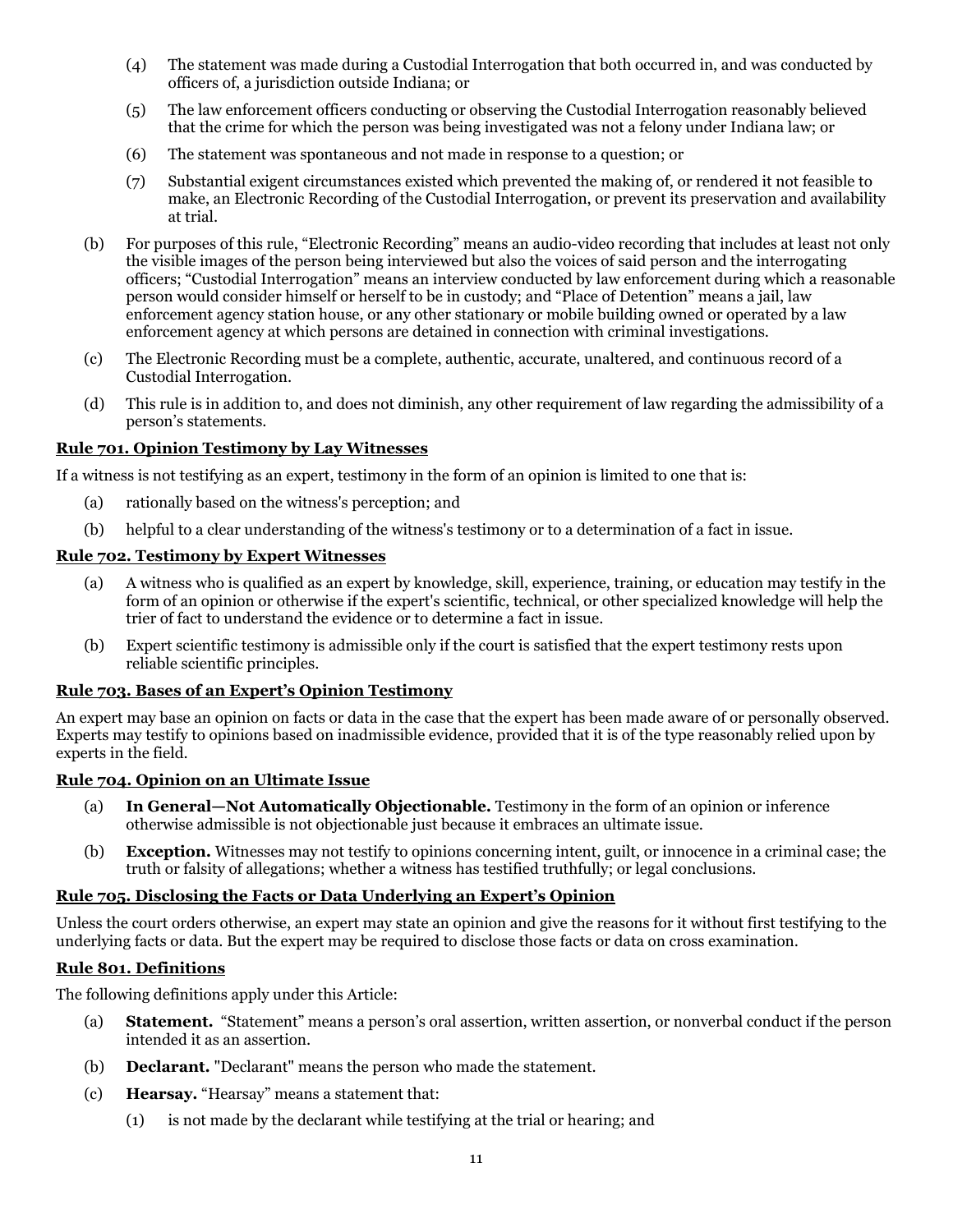- (2) is offered in evidence to prove the truth of the matter asserted.
- (d) **Statements That Are Not Hearsay.** Notwithstanding Rule 801(c) , a statement is not hearsay if:
	- (1) *A Declarant-Witness's Prior Statement.* The declarant testifies and is subject to cross-examination about a prior statement, and the statement:
		- (A) is inconsistent with the declarant's testimony and was given under penalty of perjury at a trial, hearing, or other proceeding or in a deposition;
		- (B) is consistent with the declarant's testimony, and is offered to rebut an express or implied charge that the declarant recently fabricated it or acted from a recent improper influence or motive in so testifying; or
		- (C) is an identification of a person shortly after perceiving the person.
	- (2) *An Opposing Party's Statement*. The statement is offered against an opposing party and:
		- (A) was made by the party in an individual or representative capacity;
		- (B) is one the party manifested that it adopted or believed to be true;
		- (C) was made by a person whom the party authorized to make a statement on the subject;
		- (D) was made by the party's agent or employee on a matter within the scope of that relationship and while it existed; or
		- (E) was made by the party's coconspirator during and in furtherance of the conspiracy.

The statement does not by itself establish the declarant's authority under (C); the existence or scope of the relationship under (D); or the existence of the conspiracy or participation in it under (E).

#### <span id="page-11-0"></span>**Rule 802. The Rule Against Hearsay**

Hearsay is not admissible unless these rules or other law provides otherwise.

#### <span id="page-11-1"></span>**Rule 803. Exceptions to the Rule Against Hearsay—Regardless of Whether the Declarant Is Available as a Witness**

The following are not excluded by the rule against hearsay, regardless of whether the declarant is available as a witness:

- (1) **Present Sense Impression.** A statement describing or explaining an event, condition or transaction, made while or immediately after the declarant perceived it.
- (2) **Excited Utterance.** A statement relating to a startling event or condition, made while the declarant was under the stress of excitement that it caused.
- (3) **Then-Existing Mental, Emotional, or Physical Condition**. A statement of the declarant's thenexisting state of mind (such as motive, design, intent, or plan) or emotional, sensory, or physical condition (such as mental feeling, pain, or bodily health), but not including a statement of memory or belief to prove the fact remembered or believed unless it relates to the execution, revocation, identification, or terms of the declarant's will.
- (4) **Statement Made for Medical Diagnosis or Treatment.** A statement that:
	- (A) is made by a person seeking medical diagnosis or treatment;
	- (B) is made for and is reasonably pertinent to medical diagnosis or treatment; and
	- (C) describes medical history; past or present symptoms, pain or sensations; their inception; or their general cause.
- (5) **Recorded Recollection.** A record that:
	- (A) is on a matter the witness once knew about but now cannot recall well enough to testify fully and accurately;
	- (B) was made or adopted by the witness when the matter was fresh in the witness's memory; and
	- (C) accurately reflects the witness's knowledge.

If admitted, the record may be read into evidence but may be received as an exhibit only if offered by an adverse party.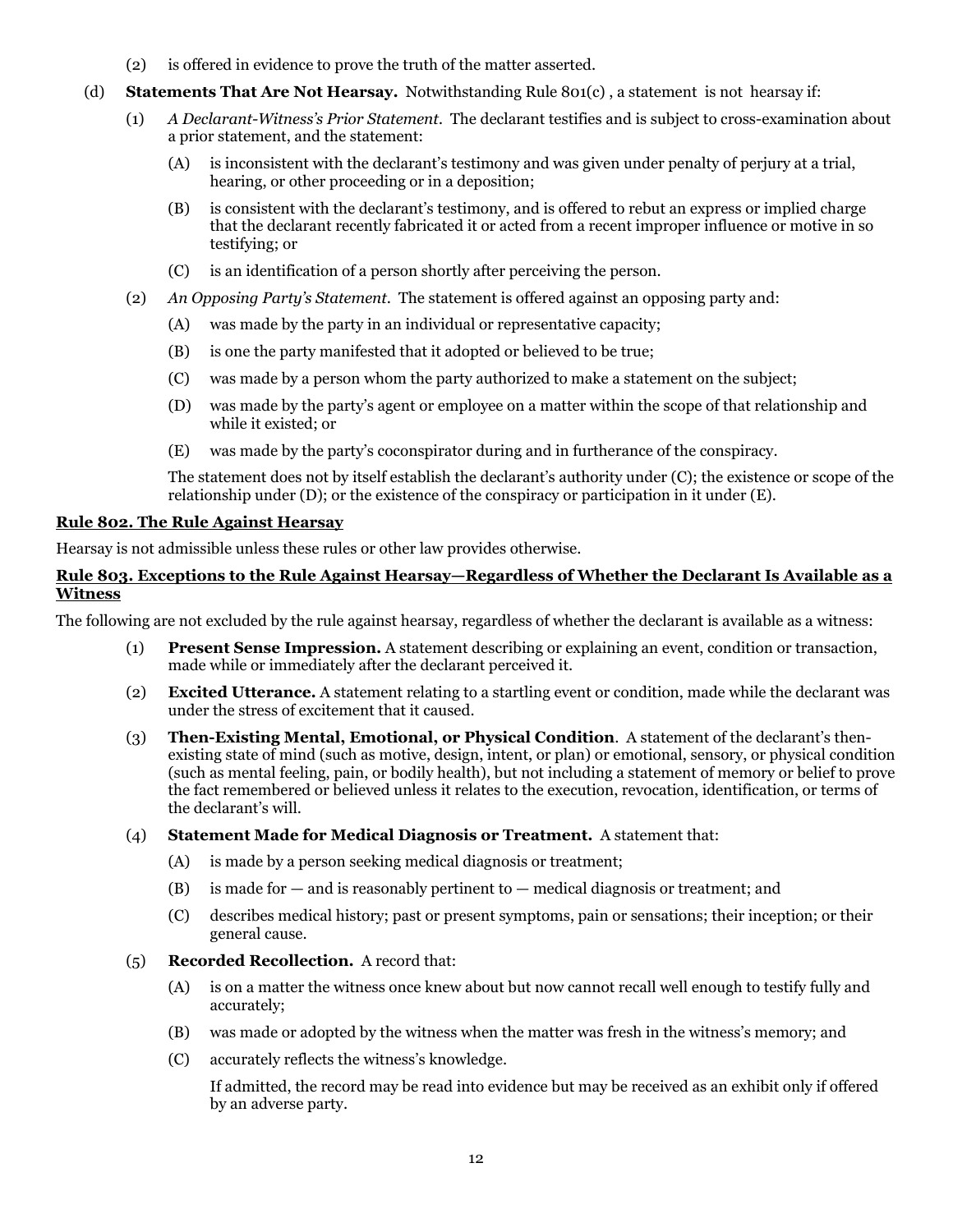- (6) **Records of a Regularly Conducted Activity.** A record of an act, event, condition, opinion, or diagnosis if:
	- (A) the record was made at or near the time by or from information transmitted by someone with knowledge;
	- (B) the record was kept in the course of a regularly conducted activity of a business, organization, occupation, or calling, whether or not for profit;
	- (C) making the record was a regular practice of that activity;
	- (D) all these conditions are shown by the testimony of the custodian or another qualified witness, or by a certification that complies with Rule  $902(11)$  or  $(12)$  or with a statute permitting certification; and
	- (E) neither the source of information nor the method or circumstances of preparation indicate a lack of trustworthiness.
- (7) **Absence of a Record of a Regularly Conducted Activity.** Evidence that a matter is not included in a record described in paragraph (6) if:
	- (A) the evidence is admitted to prove that the matter did not occur or exist;
	- (B) a record was regularly kept for a matter of that kind; and
	- (C) neither the possible source of the information nor other circumstances indicate a lack of trustworthiness.

#### (8) **Public Records.**

- (A) A record or statement of a public office if:
	- (i) it sets out:
		- (a) the office's regularly conducted and regularly recorded activities;
		- (b) a matter observed while under a legal duty to [observe and] report; or
		- (c) factual findings from a legally authorized investigation; and
	- (ii) neither the source of information nor other circumstances indicate a lack of trustworthiness.
- (B) Notwithstanding subparagraph (A), the following are not excepted from the hearsay rule:
	- (i) investigative reports by police and other law enforcement personnel, except when offered by an accused in a criminal case;
	- (ii) investigative reports prepared by or for a public office, when offered by it in a case in which it is a party;
	- (iii) factual findings offered by the government in a criminal case; and
	- (iv) factual findings resulting from a special investigation of a particular complaint, case, or incident, except when offered by an accused in a criminal case.
- (9) **Public Records of Vital Statistics.** A record of a birth, death, or marriage, if reported to a public office in accordance with a legal duty.
- (10) **Absence of a Public Record.** Testimony or a certification under Rule 902 that a diligent search failed to disclose a public record or statement if the testimony or certification is admitted to prove that:
	- (A) the record or statement does not exist; or
	- (B) a matter did not occur or exist, if a public office regularly kept a record or statement for a matter of that kind.
- (11) **Records of Religious Organizations Concerning Personal or Family History.** A statement of birth, legitimacy, ancestry, marriage, divorce, death, relationship by blood or marriage, or similar facts of personal or family history, contained in a regularly kept record of a religious organization.
- (12) **Certificates of Marriage, Baptism, and Similar Ceremonies**. A statement of fact contained in a certificate:
	- (A) made by a person who is authorized by a religious organization or by law to perform the act certified;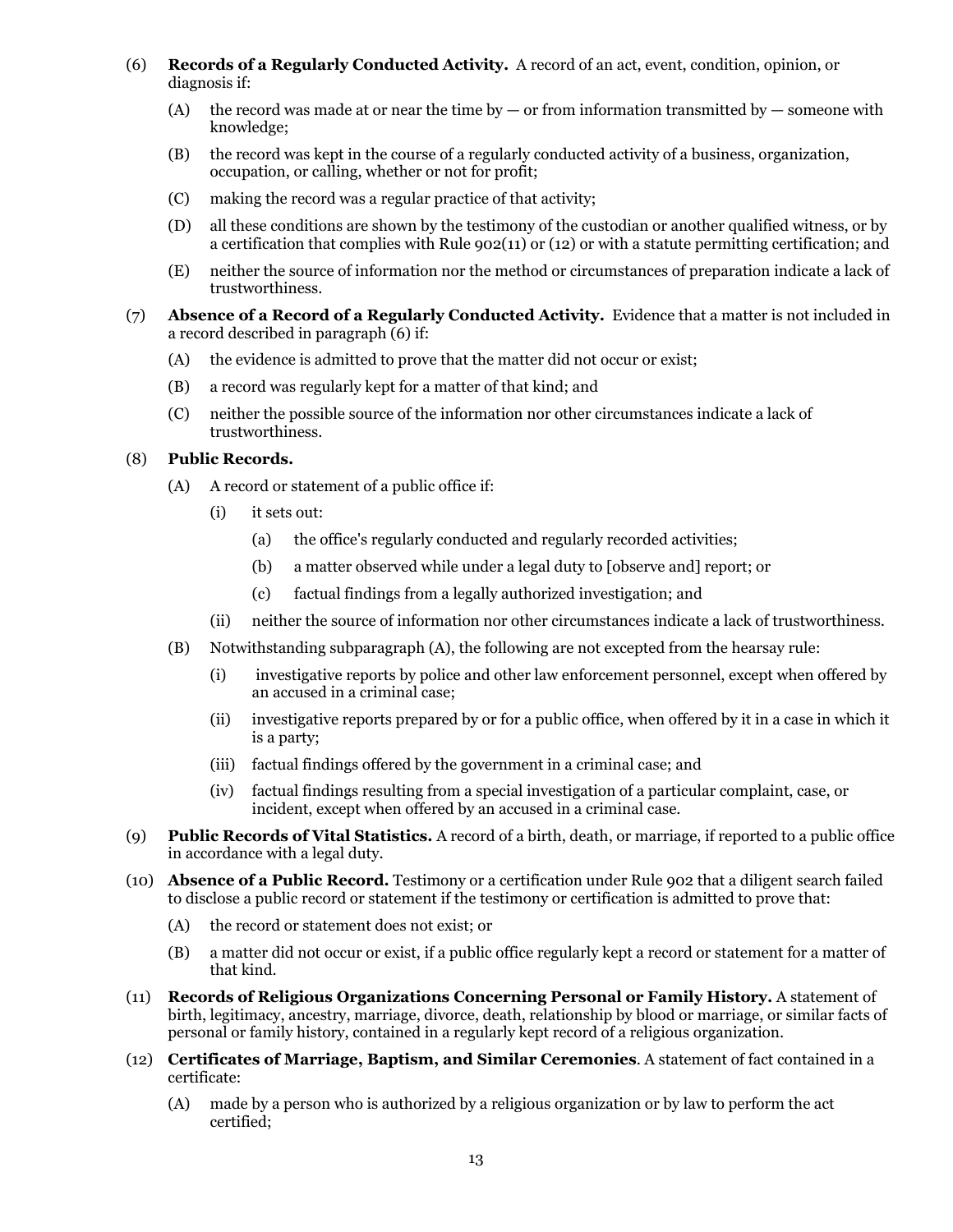- (B) attesting that the person performed a marriage or similar ceremony or administered a sacrament; and
- (C) purporting to have been issued at the time of the act or within a reasonable time after it.
- (13) **Family Records**. A statement of fact about personal or family history contained in a family record, such as a Bible, genealogy, chart, engraving on a ring, inscription on a portrait, or engraving on an urn, crypt, or burial marker.
- (14) **Records of Documents That Affect an Interest in Property**. The record of a document that purports to establish or affect an interest in property if:
	- (A) the record is admitted to prove the content of the original recorded document, along with its signing and its delivery by each person who purports to have signed it;
	- (B) the record is kept in a public office; and
	- (C) a statute authorizes recording documents of that kind in that office.
- (15) **Statements in Documents That Affect an Interest in Property**. A statement contained in a document that purports to establish or affect an interest in property if the matter stated was relevant to the document's purpose—unless later dealings with the property are inconsistent with the truth of the statement or the purport of the document.
- (16) **Statements in Ancient Documents.** A statement in a document that is at least thirty (30) years old and whose authenticity is established.
- (17) **Market Reports and Similar Commercial Publications**. Market quotations, lists, directories, or other compilations that are generally relied on by the public or by persons in particular occupations.
- (18) **Statements in Learned Treatises, Periodicals, or Pamphlets**. A statement contained in a treatise, periodical, or pamphlet if:
	- (A) the statement is called to the attention of an expert witness on cross-examination or relied on by the expert on direct examination;
	- (B) the statement contradicts the expert's testimony on a subject of history, medicine, or other science or art; and
	- (C) the publication is established as a reliable authority by the expert's admission or testimony, by another expert's testimony, or by judicial notice.

If admitted, the statement may be read into evidence but not received as an exhibit.

- (19) **Reputation Concerning Personal or Family History.** A reputation among a person's family by blood, adoption, or marriage—or among a person's associates or in the community—concerning the person's birth, adoption, legitimacy, ancestry, marriage, divorce, death, relationship by blood, adoption, or marriage, or similar facts of personal or family history.
- (20) **Reputation Concerning Boundaries or General History**. A reputation in a community—arising before the controversy—concerning boundaries of land in the community or customs that affect the land, or concerning general historical events important to that community, state, or nation.
- (21) **Reputation Concerning Character**. A reputation among a person's associates or in the community concerning the person's character.
- (22) **Judgment of a Previous Conviction**. Evidence of a final judgment of conviction if:
	- (A) the judgment was entered after a trial or guilty plea, but not a nolo contendere plea;
	- (B) the conviction was for a crime punishable by death or by imprisonment for more than a year;
	- (C) the evidence is admitted to prove any fact essential to the judgment; and
	- (D) when offered by the prosecutor in a criminal case for a purpose other than impeachment, the judgment was against the defendant.

The pendency of an appeal may be shown but does not affect admissibility.

- (23) **Judgments Involving Personal, Family, or General History or a Boundary**. A judgment that is admitted to prove a matter of personal, family, or general history, or boundaries, if the matter:
	- (A) was essential to the judgment; and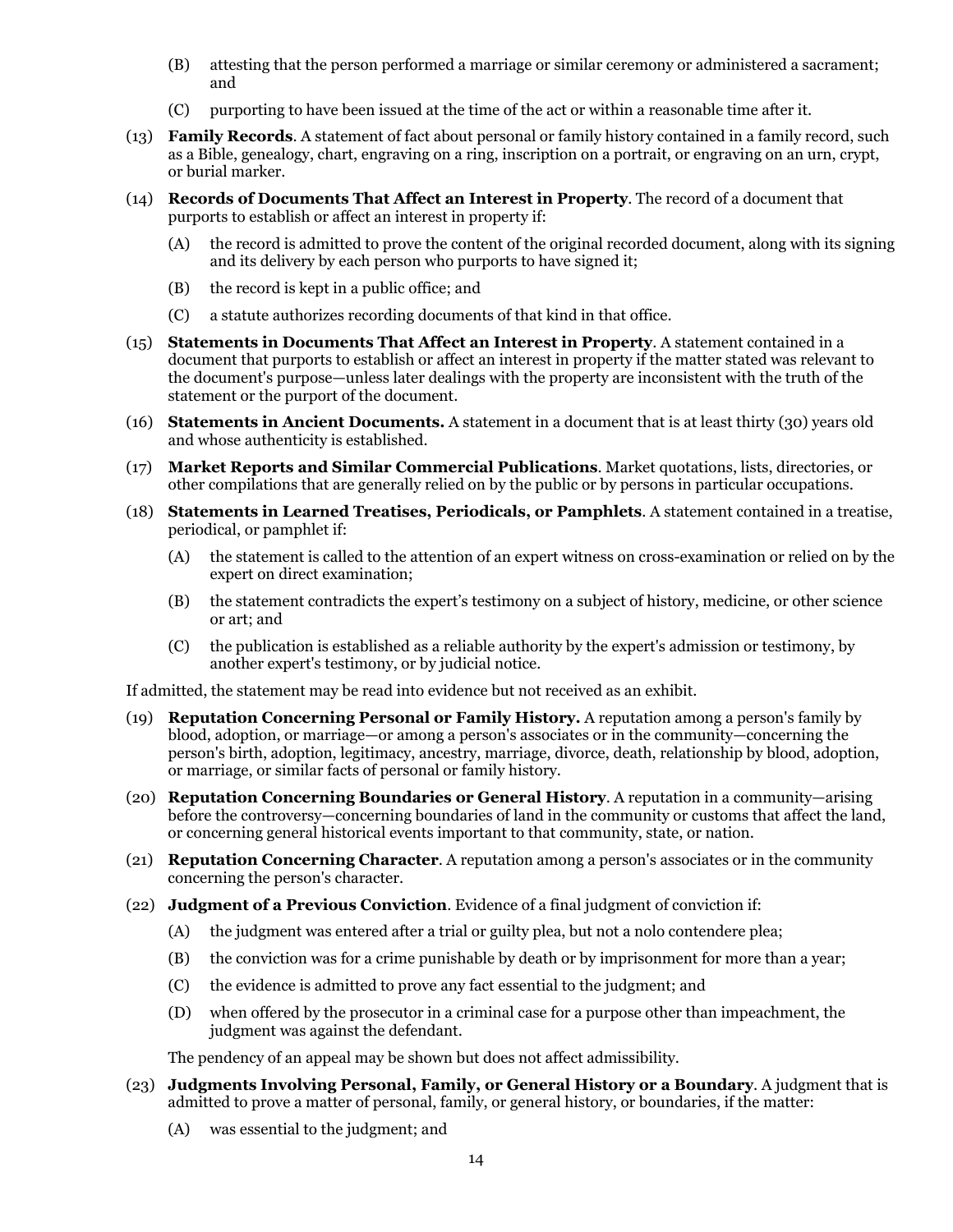(B) could be proved by evidence of reputation.

# <span id="page-14-0"></span>**Rule 804. Exceptions to the Rule Against Hearsay—When the Declarant is Unavailable as a Witness**

- (a) **Criteria for Being Unavailable**. A declarant is considered to be unavailable as a witness if the declarant:
	- (1) is exempted from testifying about the subject matter of the declarant's statement because the court rules that a privilege applies;
	- (2) refuses to testify about the subject matter despite a court order to do so;
	- (3) testifies to not remembering the subject matter;
	- (4) cannot be present or testify at the trial or hearing because of death or a then-existing infirmity, physical illness, or mental illness; or
	- (5) is absent from the trial or hearing and the statement's proponent has not been able, by process or other reasonable means, to procure:
		- (A) the declarant's attendance, in the case of a hearsay exception under Rule 804(b)(1) or (5); or
		- (B) the declarant's attendance or testimony, in the case of a hearsay exception under rule  $804(b)(2)$ ,  $(3)$ , or  $(4)$ .

But this subdivision (a) does not apply if the statement's proponent procured or wrongfully caused the declarant's unavailability as a witness in order to prevent the declarant from attending or testifying.

- (b) **Hearsay Exceptions.** The following are not excluded by the hearsay rule if the declarant is unavailable as a witness.
	- (1) *Former Testimony*. Testimony that:
		- (A) was given as a witness at a trial, hearing, or lawful deposition, whether given during the current proceeding or a different one; and
		- (B) is now offered against a party who had or, in a civil case, whose predecessor in interest had an opportunity and similar motive to develop it by direct, cross-, or redirect examination.
	- (2) *Statement Under the Belief of Imminent Death*. A statement that the declarant, while believing the declarant's death to be imminent, made about its cause or circumstances.
	- (3) *Statement Against Interest*. A statement that that a reasonable person in the declarant's position would have made only if the person believed it to be true because, when made, it was so contrary to the declarant's proprietary or pecuniary interest or had so great a tendency to invalidate the declarant's claim against someone else or to expose the declarant to civil or criminal liability.

A statement or confession offered against the accused in a criminal case, made by a codefendant or other person implicating both the declarant and the accused, is not within this exception.

- (4) *Statement of Personal or Family History*. A statement about:
	- (A) the declarant's own birth, adoption, legitimacy, ancestry, marriage, divorce, relationship by blood or marriage, or similar facts of personal or family history, even though the declarant had no way of acquiring personal knowledge about that fact; or
	- (B) another person concerning any of these facts, as well as death, if the declarant was related to the person by blood, adoption, or marriage or was so intimately associated with the person's family that the declarant's information is likely to be accurate.
- (5) *Statement Offered Against a Party That Wrongfully Caused the Declarant's Unavailability*.

A statement offered against a party that has engaged in or encouraged wrongdoing that was intended to, and did, procure the unavailability of the declarant as a witness for the purpose of preventing the declarant from attending or testifying.

# <span id="page-14-1"></span>**Rule 805. Hearsay Within Hearsay**

Hearsay within hearsay is not excluded by the rule against hearsay if each part of the combined statements conforms with an exception to the rule.

# <span id="page-14-2"></span>**Rule 806. Attacking and Supporting the Declarant's Credibility**

When a hearsay statement - or a statement described in Rule 801 (d)(2)(C), (D), or (E) - has been admitted in evidence, the declarant's credibility may be attacked, and then supported, by any evidence that would be admissible for those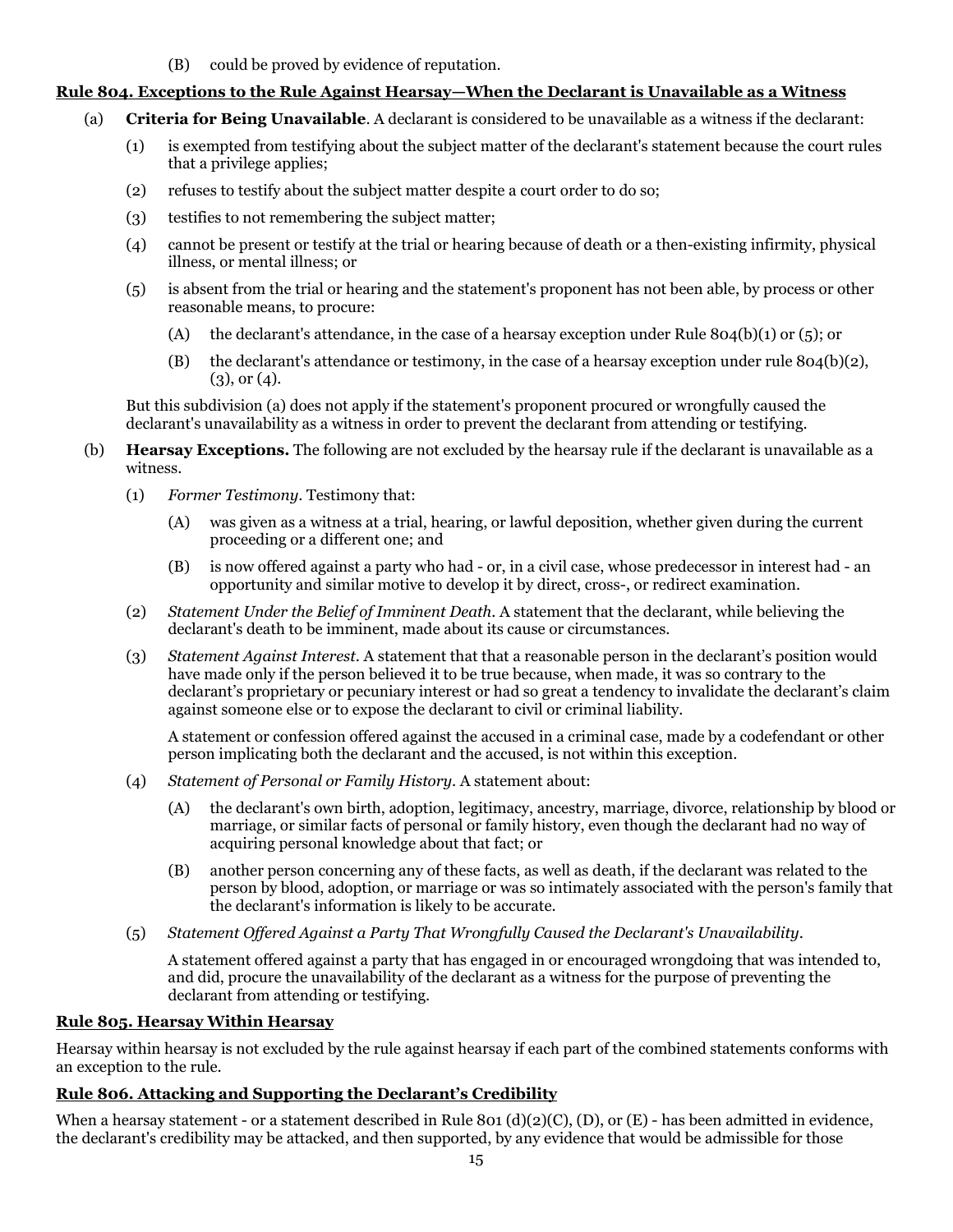purposes if the declarant had testified as a witness. The court may admit evidence of the declarant's inconsistent statement or conduct, regardless of when it occurred or whether the declarant had an opportunity to explain or deny it. If the party against whom the statement was admitted calls the declarant as a witness, the party may examine the declarant on the statement as if on cross-examination.

# <span id="page-15-0"></span>**Rule 901. Authenticating or Identifying Evidence**

- (a) **In General**. To satisfy the requirement of authenticating or identifying an item of evidence, the proponent must produce evidence sufficient to support a finding that the item is what the proponent claims it is.
- (b) **Examples**. The following are examples only, not a complete list, of evidence that satisfies the requirement:
	- (1) *Testimony of a Witness with Knowledge*. Testimony that an item is what it is claimed to be, by a witness with knowledge.
	- (2) *Nonexpert Opinion About Handwriting*. A nonexpert's opinion that handwriting is genuine, based on a familiarity with it that was not acquired for the current litigation.
	- (3) *Comparison by an Expert Witness or the Trier of Fact.* A comparison with an authenticated specimen by an expert witness or the trier of fact.
	- (4) *Distinctive Characteristics and the Like*. The appearance, contents, substance, internal patterns, or other distinctive characteristics of the item, taken together with all the circumstances.
	- (5) *Opinion About a Voice*. An opinion identifying a person's voice whether heard firsthand or through mechanical or electronic transmission or recording based on hearing the voice at any time under circumstances that connect it with the alleged speaker.
	- (6) *Evidence About a Telephone Conversation*. For a telephone conversation, evidence that a call was made to the number assigned at the time to:
		- (A) a particular person, if circumstances, including self-identification, show that the person answering was the one called; or
		- (B) a particular business, if the call was made to a business and the call related to business reasonably transacted over the telephone.
	- (7) *Evidence About Public Records*. Evidence that:
		- (A) a document was recorded or filed in a public office as authorized by law; or
		- (B) a purported public record or statement is from the office where items of this kind are kept.
	- (8) *Evidence About Ancient Documents or Data Compilations*. For a document or data compilation, evidence that it:
		- (A) is in a condition that creates no suspicion about its authenticity;
		- (B) was in a place where, if authentic, it would likely be; and
		- (C) is at least thirty (30) years old when offered.
	- (9) *Evidence About a Process or System*. Evidence describing a process or system and showing that it produces an accurate result.
	- (10) *Methods Provided by a Statute or Rule*. Any method of authentication or identification allowed by a statute, by the Supreme Court of this State, or by the Constitution of this State.

## <span id="page-15-1"></span>**Rule 902. Evidence that is Self-Authenticating**

The following items of evidence are self-authenticating; they require no extrinsic evidence of authenticity in order to be admitted:

- (1) **Domestic Public Documents That Are Sealed and Signed.** A document that bears:
	- (A) a seal purporting to be that of the United States; any state, district, commonwealth, territory, or insular area of the United States; a political subdivision of any of these entities; or a department, agency, or officer of any entity named above; and
	- (B) a signature purporting to be an execution or attestation.
- (2) **Domestic Public Documents That Are Not Sealed but Are Signed and Certified.** A document that bears no seal if: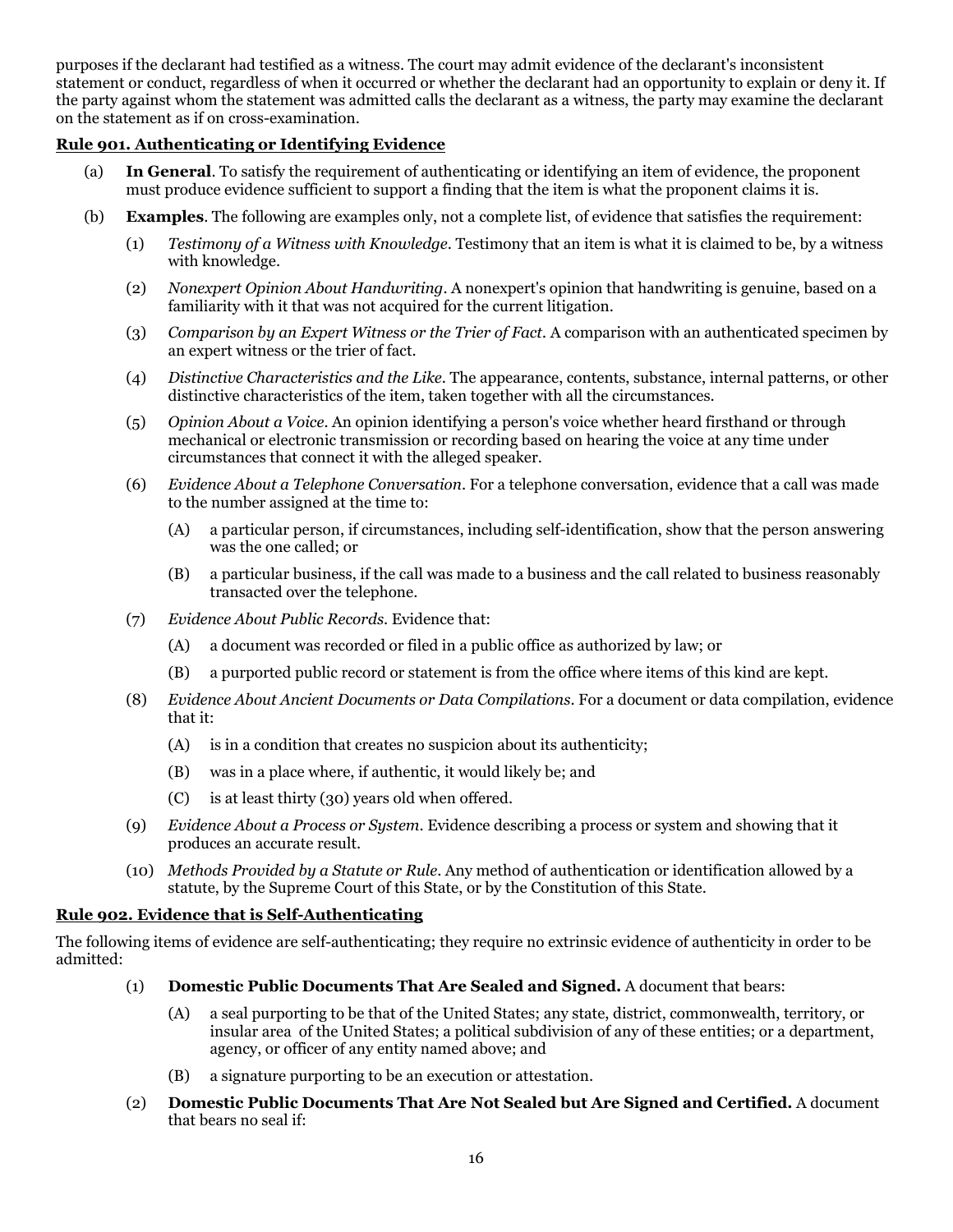- (A) it bears the signature of an officer or employee of an entity named in Rule  $902(1)(A)$ ; and
- (B) another public officer who has a seal and official duties within that same entity certifies under seal or its equivalent—that the signer has the official capacity and that the signature is genuine.
- (3) **Foreign Public Documents.** A document that purports to be signed or attested by a person who is authorized by a foreign country's law to do so. The document must be accompanied by a final certification that certifies the genuineness of the signature and official position of the signer or attester—or of any foreign official whose certificate of genuineness relates to the signature or attestation or is in a chain of certificates of genuineness relating to the signature or attestation. The certification may be made by a secretary of a United States embassy or legation; by a consul general, vice consul, or consular agent of the United States; or by a diplomatic or consular official of the foreign country assigned or accredited to the United States. If all parties have been given a reasonable opportunity to investigate the document's authenticity and accuracy, the court may, for good cause, either:
	- (A) order that it be treated as presumptively authentic without final certification; or
	- (B) allow it to be evidenced by an attested summary with or without final certification.
- (4) **Certified Copies of Public Records.** A copy of an official record—or a copy of a document that was recorded or filed in a public office as authorized by law—if the copy is certified as correct by:
	- (A) the custodian or another person authorized to make the certification; or
	- (B) a certificate that complies with Rule 902(1), (2), or (3), a federal statute, or a rule prescribed by the Supreme Court.
- (5) **Official Publications.** A book, pamphlet, or other publication purporting to be issued by a public authority.
- (6) **Newspapers and Periodicals.** Printed material purporting to be a newspaper or periodical.
- (7) **Trade Inscriptions and the Like.** An inscription, sign, tag, or label purporting to have been affixed in the course of business and indicating origin, ownership, or control.
- (8) **Acknowledged Documents.** A document accompanied by a certificate of acknowledgment that is lawfully executed by a notary public or another officer who is authorized to take acknowledgments.
- (9) **Commercial Paper and Related Documents.** Commercial paper, a signature on it, and related documents, to the extent allowed by general commercial law.
- (10) **Presumptions by a Federal or Indiana Statute.** A signature, document, or anything else that a federal or Indiana statute declares to be presumptively or prima facie genuine or authentic.
- (11) **Certified Domestic Records of a Regularly Conducted Activity.** Unless the source of information or the circumstances of preparation indicate a lack of trustworthiness, the original or a copy of a domestic record that meets the requirements of Rule 803(6)(A)-(C), as shown by a certification under oath of the custodian or another qualified person. Before the trial or hearing, the proponent must give an adverse party reasonable written notice of the intent to offer the record—and must make the record and certification available for inspection—so that the party has a fair opportunity to challenge them.
- (12) **Certified Foreign Records of a Regularly Conducted Activity.** The original or a copy of a foreign record that meets the requirements of Rule 902(11), modified as follows:
	- (A) the certification must be signed in a manner that, if falsely made, would subject the maker to a criminal penalty in the country where the certification is signed; and
	- (B) the signature must be certified by a government official in the manner provided in Rule 902(2).

The proponent must also meet the notice requirements of Rule 902(11).

# <span id="page-16-0"></span>**Rule 903. Subscribing Witness' Testimony**

A subscribing witness's testimony is necessary to authenticate a writing only if required by the law of the jurisdiction that governs its validity.

# <span id="page-16-1"></span>**Rule 1001. Definitions that Apply to this Article**

In this article:

- (a) A "writing" consists of letters, words, numbers, or their equivalent set down in any form.
- (b) A "recording" consists of letters, words, numbers, sounds, or their equivalent recorded in any manner.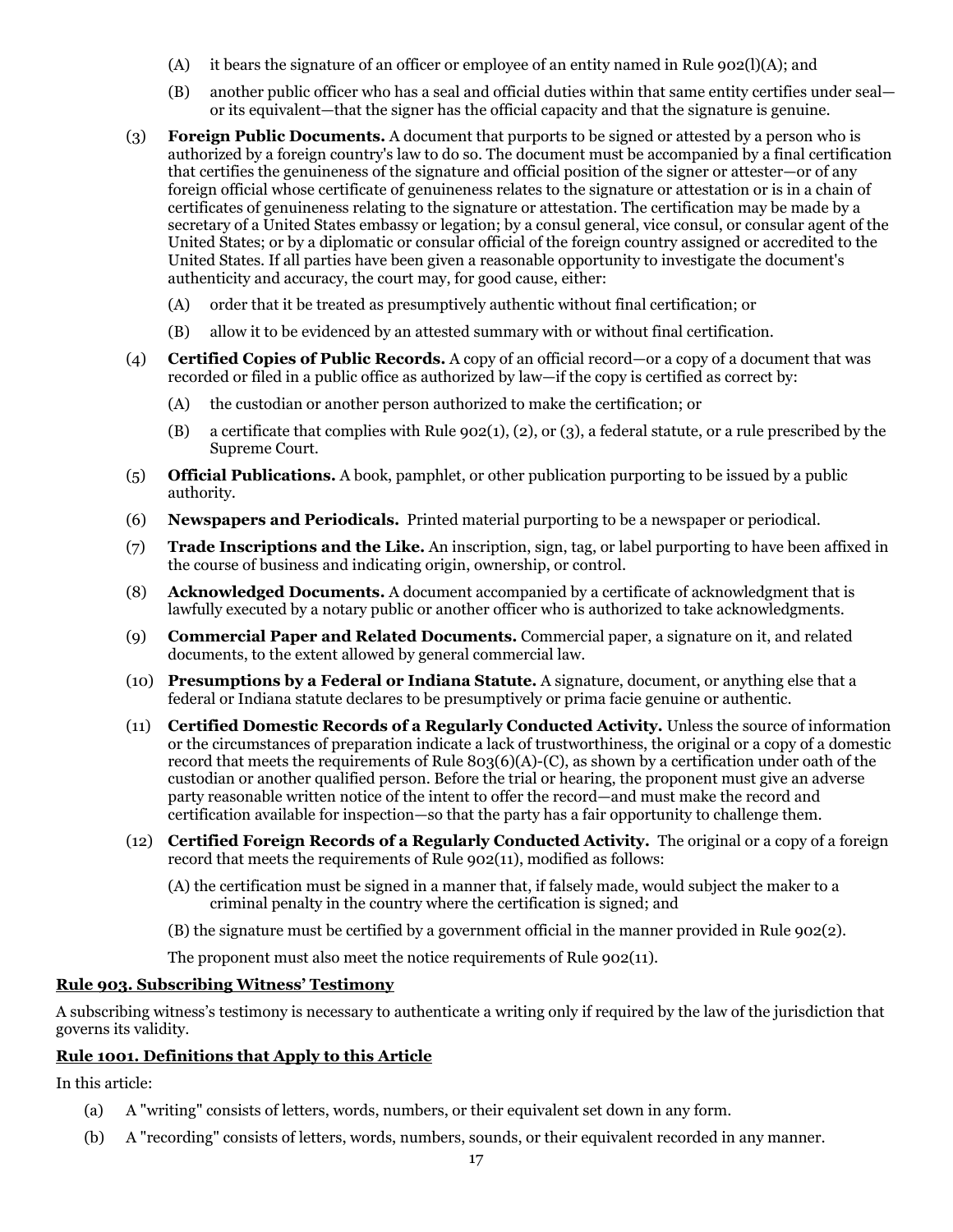- (c) A "photograph" means a photographic image or its equivalent stored in any form.
- (d) An "original" of a writing or recording means the writing or recording itself or any counterpart intended to have the same effect by the person who executed or issued it. For electronically stored information, "original" means any printout or other output readable by sight if it accurately reflects the information. An "original" of a photograph includes the negative or a print from it.
- (e) A "duplicate" means a counterpart produced by a mechanical, photographic, chemical, electronic, or other equivalent process or technique that accurately reproduces the original.

#### <span id="page-17-0"></span>**Rule 1002. Requirement of the Original**

An original writing, recording, or photograph is required in order to prove its content unless these rules or a statute provides otherwise. An electronic record of the Indiana Bureau of Motor Vehicles obtained from the Bureau that bears an electronic or digital signature, as defined by statute, is admissible in a court proceeding as if the signature were an original.

#### <span id="page-17-1"></span>**Rule 1003. Admissibility of Duplicates**

A duplicate is admissible to the same extent as an original unless a genuine question is raised about the original's authenticity or the circumstances make it unfair to admit the duplicate.

# <span id="page-17-2"></span>**Rule 1004. Admissibility of Other Evidence of Contents**

An original is not required and other evidence of the content of a writing, recording, or photograph is admissible if:

- (a) all originals are lost or destroyed, and not by the proponent acting in bad faith;
- (b) an original cannot be obtained by any available judicial process;
- (c) the party against whom the original would be offered had control of the original; was at that time put on notice, by pleadings or otherwise, that the original would be a subject of proof at the trial or hearing; and fails to produce it at the trial or hearing; or
- (d) the writing, recording, or photograph is not closely related to a controlling issue.

#### <span id="page-17-3"></span>**Rule 1005. Copies of Public Records to Prove Content**

The proponent may use a copy to prove the content of an official record or of a document that was recorded or filed in a public office as authorized by law if these conditions are met: the record or document is otherwise admissible; and the copy is certified as correct in accordance with Rule 902(4) or is testified to be correct by a witness who has compared it with the original. If no such copy can be obtained by reasonable diligence, then the proponent may use other evidence to prove the content.

#### <span id="page-17-4"></span>**Rule 1006. Summaries to Prove Content**

The proponent may use a summary, chart, or calculation to prove the content of voluminous writings, recordings, or photographs that cannot be conveniently examined in court. The proponent must make the originals or duplicates available for examination or copying, or both, by other parties at a reasonable time or place. The court may order the proponent to produce them in court.

#### <span id="page-17-5"></span>**Rule 1007. Testimony or Statement of a Party to Prove Content**

The proponent may prove the content of a writing, recording, or photograph by the testimony, deposition, or written statement of the party against whom the evidence is offered. The proponent need not account for the original.

## <span id="page-17-6"></span>**Rule 1008. Functions of the Court and Jury**

Ordinarily, the court determines whether the proponent has fulfilled the factual conditions for admitting other evidence of the content of a writing, recording, or photograph under Rule 1004 or 1005. But in a jury trial, the jury determines in accordance with Rule 104(b) any issue about whether:

- (a) an asserted writing, recording, or photograph ever existed;
- (b) another one produced at the trial or hearing is the original; or
- (c) other evidence of content accurately reflects the content.

#### <span id="page-17-7"></span>**Rule 1101. Evidence Rules Review Committee**

(a) The Supreme Court Committee on Rules of Practice and Procedure, as constituted under Ind. Trial Rule 80, serves as the Evidence Rules Review Committee.